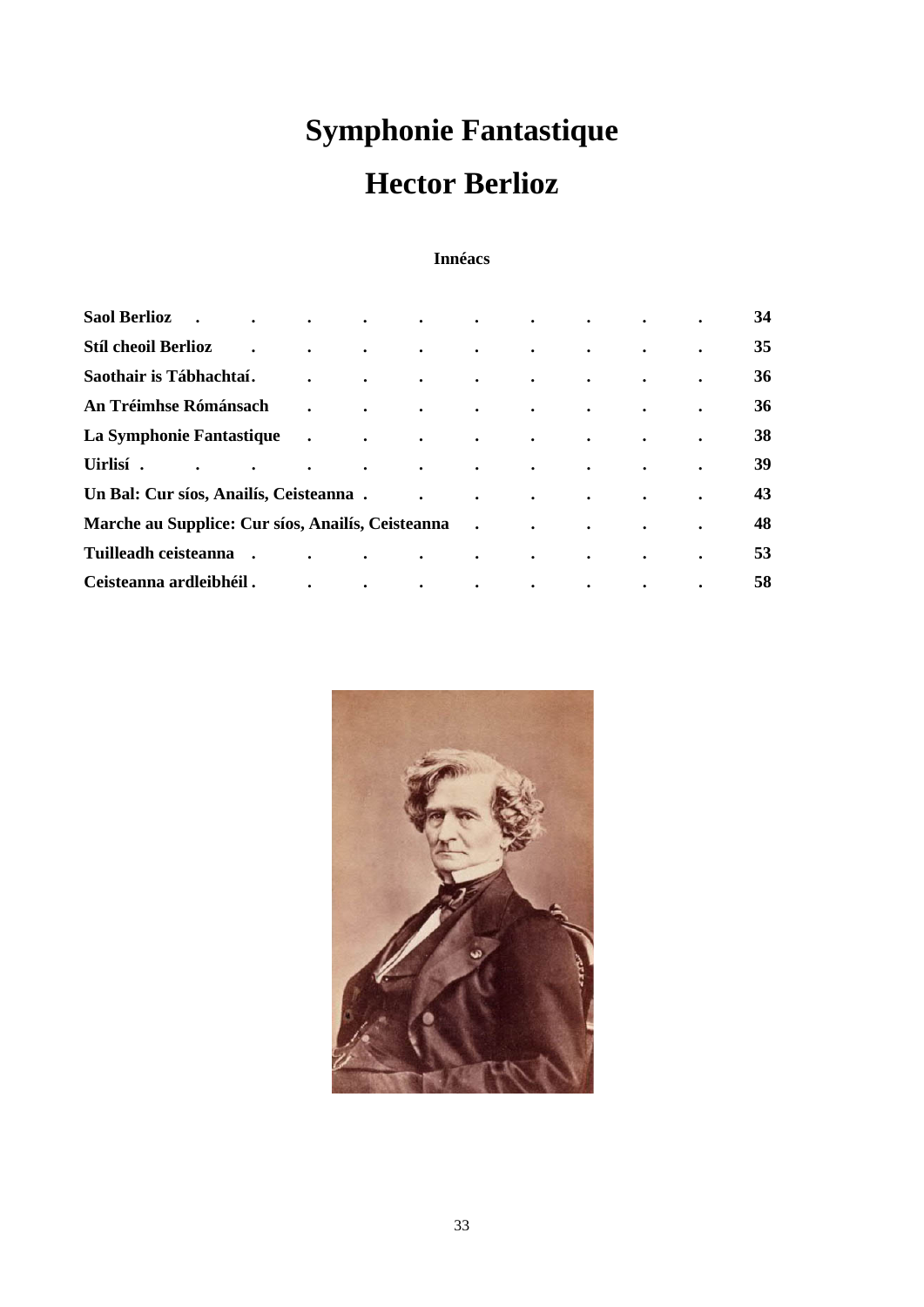# **Saol Hector Berlioz (1803 – 1869)**

Rugadh Hector Berlioz sa Fhrainc ar an 11 Nollaig 1803. Ba dhochtúir é a athair agus chuir sé oideachas ar a mhac go luath ina shaol. Bhí Berlioz óg díograiseach agus bhí tallann sa cheol aige: rinne sé staidéar ar an fheadóg mhór agus ar an ghiotar ach ní ar an mhéarchlár. Thosaigh sé ag cumadh ceoil go luath ina shaol fosta, agus foilsíodh cuid den cheol sin agus é ina dhéagóir. Úsáidtear séis as amhrán a chum sé agus é ina dhéagóir, ag tús an Symphonie Fantastique agus is é is bun leis an *idée fixe*.

Nuair a bhí sé dhá bhliain déag d'aois thit sé i ngrá le Estell Duboeuf, cailín a bhí sé bliana níos sine ná é. Bhí an-tionchar ag an ghrá seo ar a chuid cumadóireachta. Nuair a bhí sé seacht mbliana déag d'aois thosaigh sé ag déanamh staidéir ar leigheas i bPáras mar a bhí a athair ag iarraidh air a dhéanamh. Ach níor ghlac sé i

bhfad air blas de na ceoldrámaí a fháil agus é i bParás agus lean sé air ag cumadh ceoil i rith an ama. I ndiaidh dhá bhliain d'éirigh sé as an chúrsa leighis (1824) agus bhí an oiread sin díomá ar a thuismitheoirí gur dhiúltaigh siad éisteacht leis an cheol a chum sé. Thosaigh sé ag staidéar ceoil go lánaimseartha agus bhain sé duaiseanna a chuir ar a chumas taisteal chuig an Iodáil agus chuig an Ghearmáin le tuilleadh a fhoghlaim faoin cheol. Bhí an-

tionchar ag cumadóirí Gluck, Beethoven agus Weber air, agus dá bharr seo chuir sé saibhreas breise ina chuid ceoil.

I rith a shaoil, b'fhear mothálach éirimiúil é Berlioz, agus tá sé seo le cluinstin go láidir ina chuid ceoil. Bhí sé an-dílis don Fhrainc, i gcónaí ag iarraidh feabhas a chur ar shaol cheol na Fraince. Bhí an-chuid cumadóirí cairdiúil leis m.sh. Liszt, Chopin, Mendelssohn, Paganini, Schumann, Saint-Saëns agus Wagner.

Bhí sé an-tógtha le Shakespeare agus chum sé roinnt ceoil do dhrámaí s'aige: The Tempest, siansa Romeo agus Juliet, réamhcheol King Lear. Sa bhliain 1827 thit Berlioz i ngrá leis an aisteoir Harriet Smithson i ndiaidh dó í a fheiceáil i ndráma. Cé nár bhuail siad lena chéile roimhe seo scríobh sé neart litreacha chuici inar mhaígh sé grá domhain di; níor fhreagair sí iad.



Sa bhliain 1830 chríochnaigh Berlioz an siansa Symphonie Fantastique, a bhfuil cúig ghluaiseacht ann. Tá tionchar an ghrá leatromach le cluinstin go soiléir sa bhinbeacht atá ann. Bhí an-chuid smaointe nua sa siansa seo agus nuair a cluineadh é den chéad uair aithníodh tallann Berlioz mar chumadóir den chéad scoth. Tamall ina dhiaidh seo d'aithin sé nach raibh seans ar bith aige le Harriet Smithson agus chuaigh sé idir dáil agus pósadh le pianadóir óg as an Bheilg - Camille Moke. Tamall ina dhiaidh sin arís cuireadh an bhainis ar ceal. Chaith sé bliain san Iodáil, áit a raibh tionchar ag an atmaisféar agus cultúr ann ar a chuid ceoil.

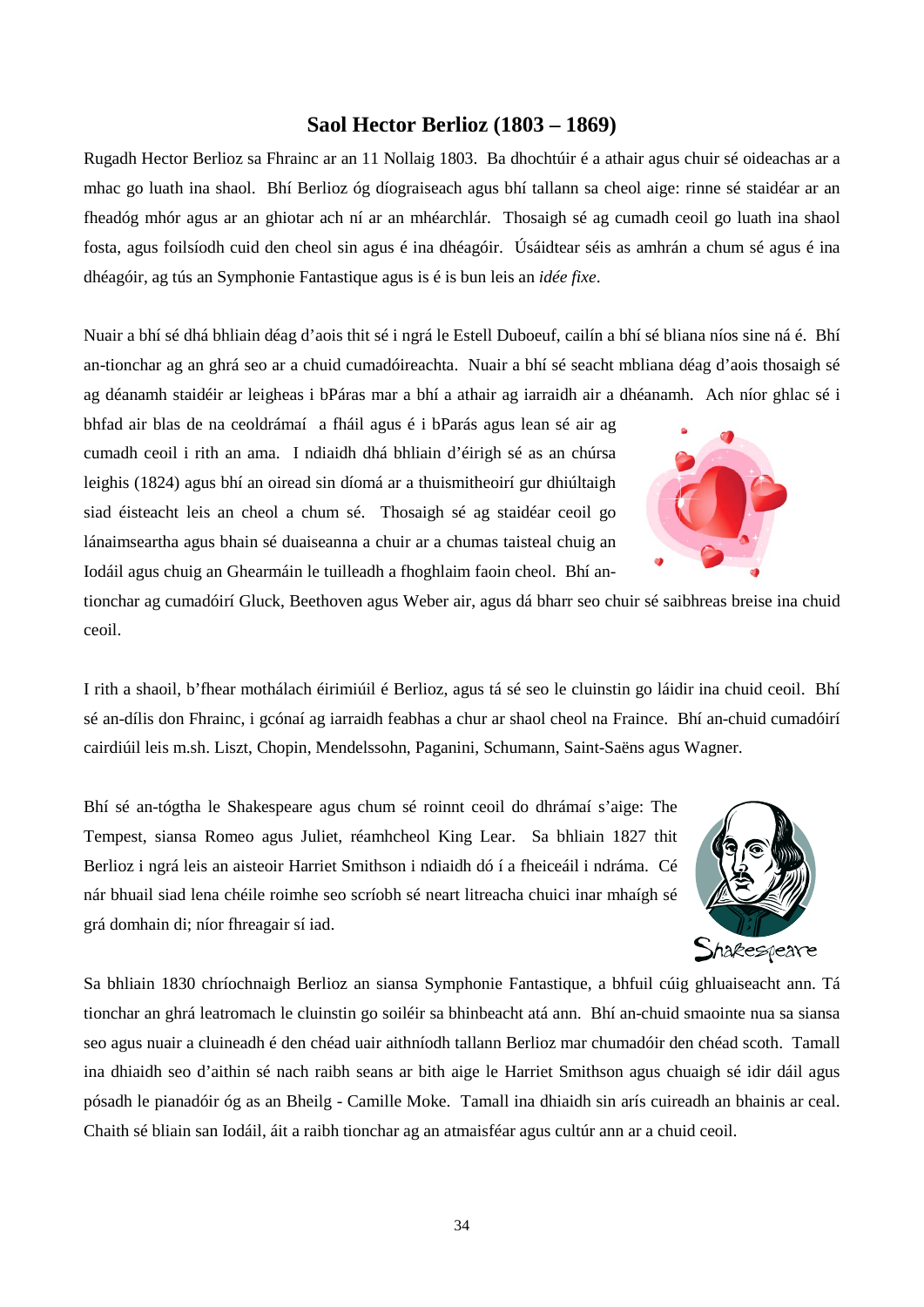D'fhill sé ar Phárás sa bhliain 1832 agus chum sé go leor ceoil ansin, ina measc siansa faoi choinne veidhlín aonair agus ceolfhoirne dár theideal Harold in Italy. Thosaigh sé ag smaoineamh ar Harriet Smithson arís ansin agus phós siad sa bhliain 1833. Bhí mac acu darbh ainm Louis, sa bhliain 1834. Ainneoin go raibh anrachairt ar a chuid ceoil, bhí Berlioz bocht agus bhí air roinnt scríbhneoireachta a dhéanamh in irisí ceoil lena theaghlach a chothú. Faoin am ar éirigh Harriet as obair ag deireadh na 1830idí, bhí sí ag ól go trom agus bhí deacrachtaí acu sa phósadh.

Ainneoin gur chum sé an-chuid i rith na 1840í i bPárás, níor thaitin an ceol sin le go leor daoine ann, mar gur shíl siad go ndeachaigh sé thar fóir. Mar thoradh air seo, chaith sé an chuid eile dá shaol ag taisteal go minic, go háirithe chuig an Ostair, an Ghearmáin, Sasana agus an Rúis, áit a bhfuair sé an t-aitheantas a bhí tuillte aige. Chuir sé aithne ar cheoltóir óg Marie Recio, duine a thug an-tacaíocht dó. Nuair a fuair Harriet bás i 1854 phós Berlioz Marie.

Fuair sé bás i bPárás i mí Márta na bliana 1869; mhair sé níos faide ná a bheirt bhan, Harriet agus Marie, a mhac Louis, a athair, a dheirfiúracha agus go leor dá chairde. Ag deireadh a shaoil, ní raibh fágtha aige ach Estelle Duboeuf a d'éirigh cairdiúil leis agus tábhachtach dó arís.

# **Stíl Cheoil Berlioz**

Go minic i gceol Berlioz bíonn meascán de dhá *genre* ann. Mar shampla, sa cheoldráma Les Troyens tá



samplaí de chumadóireacht siansach agus de cheol drámatúil. Tá *idée fixe* le fáil sa Symphonie Fantastique, téama a sheasann dá ghrá; athraíonn an téama de réir mar a athraíonn an scéal. Is cosúil le coinséartó an siansa Harold in Italy áit a bhfuil téama, seinnte ar an vióla, a thagann ar ais tríd na gluaiseachtaí uile, cosúil le *idée fixe* an Symphonie Fantastique. Deirtear gur dhiúltaigh Paganini an píosa seo a sheinm mar nár thug sé go leor aitheantais cheoil dó agus dá thallann! Tá tréithe ceoldrámaí le fáil sa siansa drámatúil Romeo and Juliet atá scríofa do cheolfhoireann, do cheoltóirí aonair agus do chór, rud a leanann sampla Beethoven

óna shiansa deireanach Uimh. 9.

Tá sampla iontach dá thallann chruthaitheach le fáil sa *Scherzo* Queen Mab as Romeo and Juliet agus tá sé anéasca don éisteoir na síoga a shamhlú ag cruthú líon damháin alla.

Bhí tionchar ag traidisiúin na Fraince, go háirithe ceoldrámaí, ar a chuid ceoil. Fuair sé inspioráid ón chumadóir Gluck agus óna mhúinteoirí Leseur agus Reicha. Tá tionchar Weber le cluinstin go soiléir, go háirithe sa saothar Symphonie Fantastique. Ainneoin na dtionchar seo uile, d'éirigh le Berlioz a stíl phearsanta féin a chruthú agus bhí stíl neamhspleách aige i gcónaí.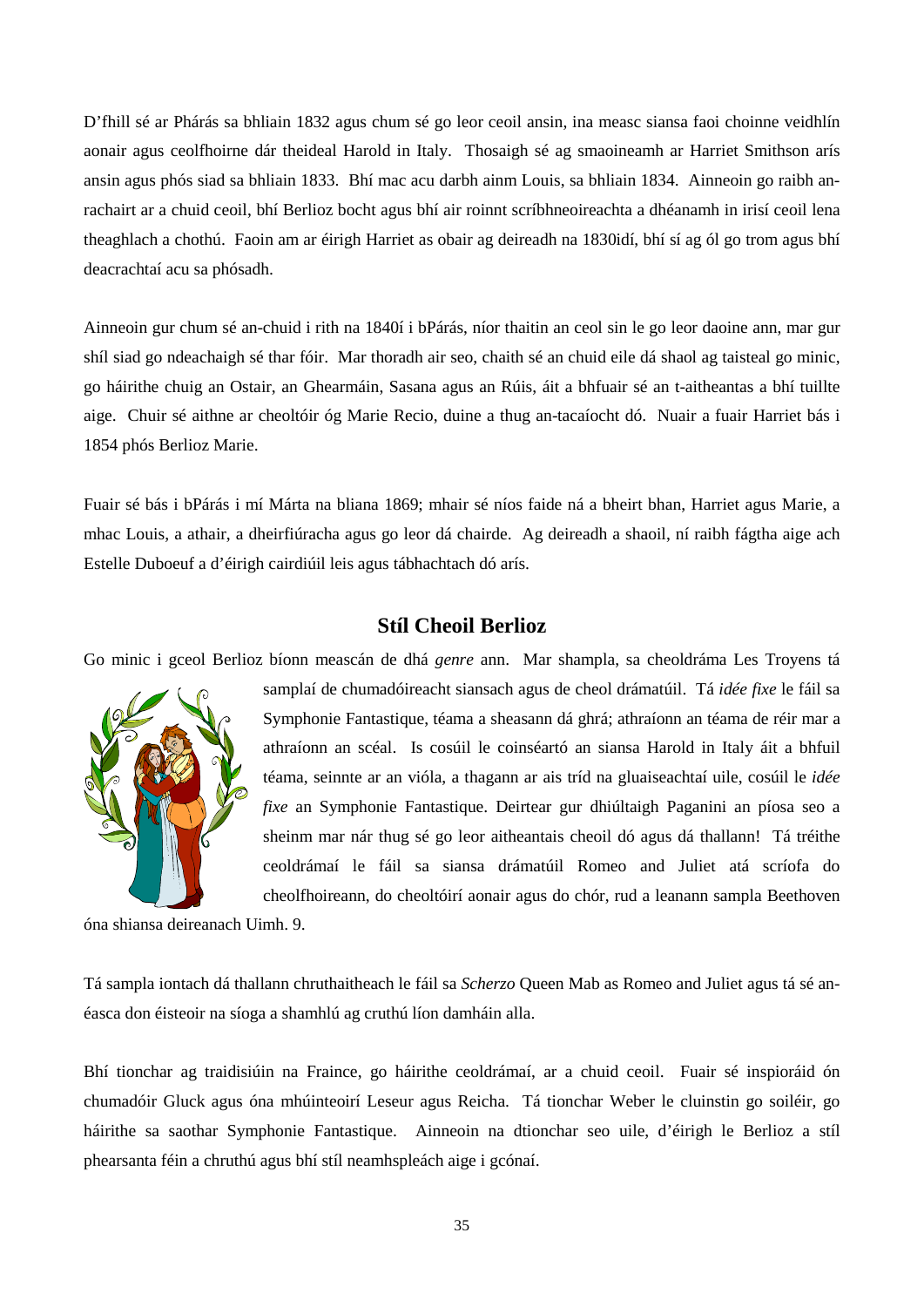Bíonn séiseanna ina chuid ceoil fada, mothálach, agus bíonn fad mí-rialta sna frásaí go minic. Bíonn uigeacht chuntraphointeach ann go minic agus bíonn úire faoi leith le fáil sa rithim. Cóiriú don cheolfhoireann an tallann ba mhó a bhí aige, agus bíonn idir shaibhreas agus úire ag baint leis an mheascán d'uirlisí a chuireann sé le chéile le fuaimeanna nua a dhéanamh.

D'éirigh le Berlioz atmaisféir éagsúla a léiriú ar bhealach cruinn trí na séiseanna, rithimí agus uigeachtaí fuaime a roghnaigh sé.

| Réamhcheolta:            | Les Francs-Juges                            | 1862 |
|--------------------------|---------------------------------------------|------|
|                          | Waverley                                    | 1828 |
|                          | The Tempest - Réamhcheol Faintéiseach       | 1830 |
| Cantáid:                 | The Death of Cleopatra                      | 1829 |
| Siansaí:                 | Symphonie Fantastique                       | 1830 |
|                          | Romeo and Juliet                            | 1839 |
|                          | Grand Symphonie Funèbre et Triomphale       | 1840 |
| Réamhcheolta:            | King Lear                                   | 1831 |
|                          | Rob Roy                                     | 1831 |
|                          | The Corsair                                 | 1844 |
|                          | Roman Carnival                              | 1844 |
| Saothair Dhrámatúla:     | Lélio (ag leanacht ó Symphonie Fantastique) | 1831 |
| Guth agus Ceolfhoireann: | Requiem                                     | 1837 |
| Pianó/Orgán:             | Les nuits d'été                             | 1841 |
|                          | Funeral March (Hamlet)                      | 1844 |
|                          | The Damnation of Faust                      | 1846 |
|                          | Te Deum                                     | 1849 |
|                          | The Childhood of Christ                     | 1854 |
| Ceoldrámaí:              | Benvenuto Cellini                           | 1838 |
|                          | Les Troyens                                 | 1858 |
|                          | <b>Beatrice and Benedict</b>                | 1862 |
|                          |                                             |      |

# **Saothair is tábhachtaí**

# **An Tréimhse Rómánsach**

Is mó an tsuim a bhí ag na cumadóirí Rómánsacha sna hEalaíona agus go speisialta i litríocht a linne ná mar a bhí ag na cumadóirí a mhair rompu. Ba é an ceol an meán a bhí ag na cumadóirí Rómánsacha lena gcuid mothúchán agus giúmar a léiriú agus bhí an féin-nochtadh seo níos tábhachtaí ina n-aigne ná foirm agus cruth a gcuid ceoil. Baineadh úsáid níos saoire as athruithe gléis, ní raibh na frásaí chomh rialta, agus léirigh teidil a gcuid saothar fiú, an dearcadh nua i gcúrsaí cumadóireachta.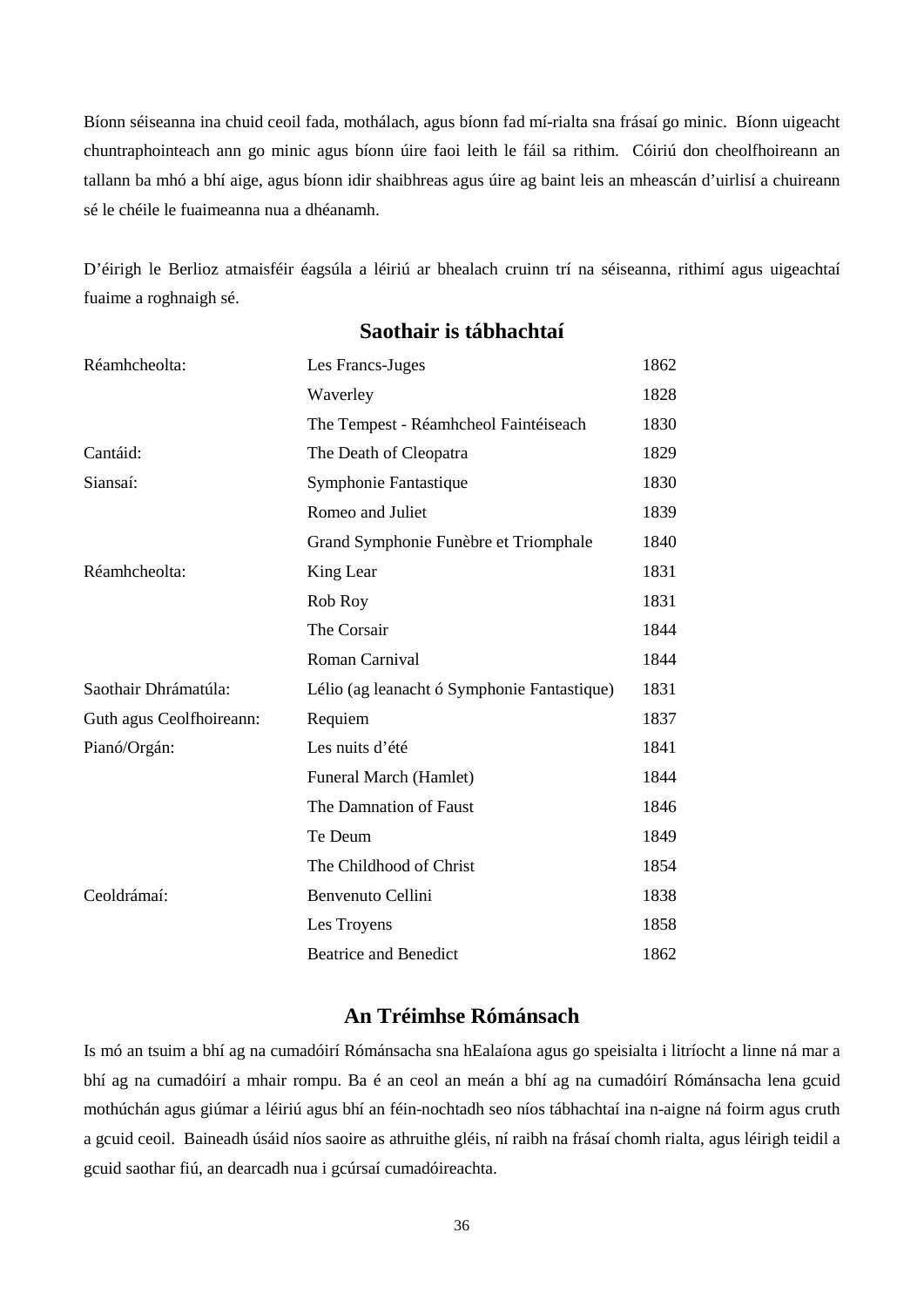#### **Ceol léiritheach/tuairisciúil**

Mar a dúradh cheana bhí an-suim ag na cumadóirí Rómánsacha i litríocht a linne. Bhí Wagner, Schumann agus Berlioz an-tugtha don léitheoireacht, rud a d'fhág a rian ar a gcuid ceoil. Is é an toradh a bhí ar an tsuim seo sa litríocht ná ceol de chineál úr – ceol léiritheach (tuairisciúil) - ceol a insíonn scéal, nó a dhéanann cur síos ar eachtra nó ar phictiúr trí fhuaim. Níor lig na cumadóirí seo do rialacha daingne bac a chur orthu ná ar a gcuid mothúchán.

#### **Roinnt de shaintréithe an cheoil sa tréimhse seo**

- 1. Thosaigh na cumadóirí ag briseadh amach ó shrian na 'rialacha' (a leag an pobal éisteachta síos sa Tréimhse Chlasaiceach) go gcaitheadh an ceol bheith deas/cothrom, le rithim shimplí agus araile. Chloígh roinnt cumadóirí leis na foirmeacha a bhí ann roimhe ach d'athraigh siad iad ar a rogha bealach.
- 2. Tugadh díchordaí isteach in áit na gcomhchordaí a bhíodh ann agus bhíodh siad le fáil go minic tríd an cheol. Bhíodh modhnú ann go dtí aon ghléas ón tonach (m.sh. thiocfadh le cumadóir bogadh ó ghléas G mór (géar amháin)go dtí gléas B maol mion (5 mhaol).
- 3. Bhí i bhfad níos mó saoirse anois sa luas agus d'éireodh sé níos gasta nó níos maille ag tús/deireadh frásaí go minic, ag brath ar an chumadóir nó ar an seinnteoir. Tugtar "Rubato" ar an tsaoirse luais seo agus freagraíonn sé do mhothcháin an cheoil.
- 4. D'éirigh an cheolfhoireann i bhfad níos mó agus tháinig forbairt ar na gaothuirlisí. Bhí níos mó seinnteoirí sa cheolfhoireann anois agus níos mó uirlisí ann. Téada (veidhlín, vióla, dordveidhil, olldord), gaothuirlisí (fliúit, óbó, clairnéid, basún), práis (trumpa, trombón, tiúba, corn Francach) agus cnaguirlisí (gach cineál!)
- 5. Ní raibh an phríomhbhéim ar na téaduirlisí níos mó. Tugadh an tséis do na trí chlann uirlisí a sheinn séis. Mar gheall air seo bhí fuaim i bhfad níos mó, níos saibhre agus níos láidre ón cheolfhoireann. Bhain cumadóirí úsáid as féidearthachtaí na n-uirlisí (ar bhealach séiseach) leis an fhuaim seo a chruthú.
- 6. Tugadh saoirse don chumadóir cumadh ar a shon féin ní raibh air (nó uirthi i roinnt bheag cásanna) cumadh faoi choinne lucht éisteachta aineolach a thuilleadh. Ní raibh na cumadóirí fostaithe ag daoine saibhre, bhí saoirse iomlán acu (agus bochtanas go minic). Mar gheall air seo bhí an ceol a chum siad i bhfad níos pearsantaí agus is féidir giúmar/spionn an chumadóra a mhothú ón cheol.
- 7. Bhí an ceoldán (*tone poem* nó *Symphonic poem*) a d'fhorbair Liszt níos oiriúnaí ná an siansa chun smaointe an chumadóra a léiriú. Sa cheoldán bhí dhá nó trí théama a seinneadh de réir mar a bhí riachtanach chun an dán nó an scéal a léiriú.
- 8. Thug meicníocht na dtroitheán ar an phianó seans do na cumadóirí stíl nua a fhorbairt i gceol don phianó. Tá sampla den stíl nua seo le fáil i gceol Chopin agus Schumann.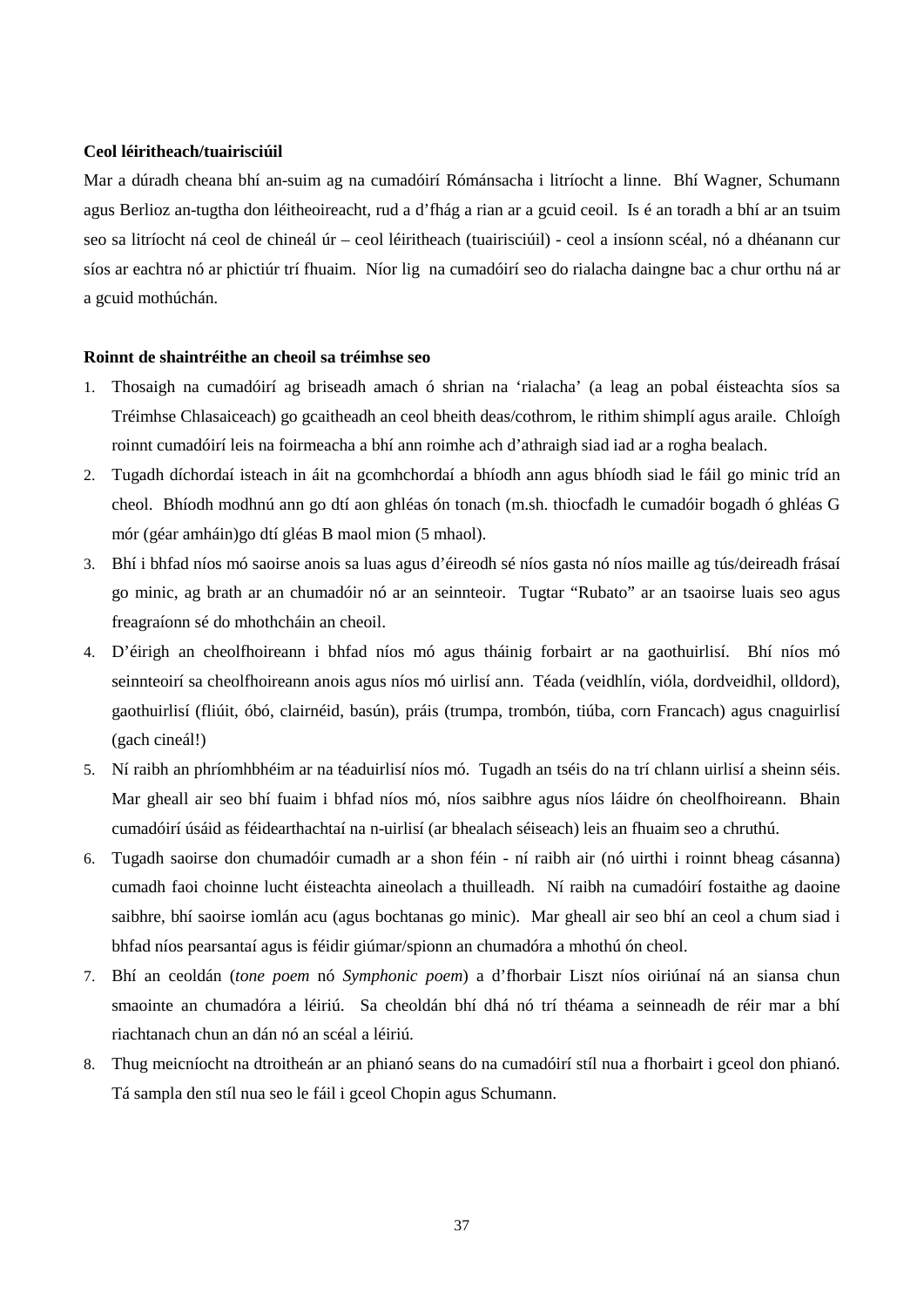#### **Náisiúnachas sa Cheol**

Thart ar lár an naoú haois déag musclaíodh spiorad an Náisiúnachais ar fud na hEorpa. Thosaigh na cumadóirí ag déanamh staidéir ar litríocht, ar cheol tíre agus ar thraidisiúin a dtíortha dúchais. Chum siad ceol a bhí náisiúnta agus ba iad Moussorgsky agus Rimsky-Korsakov sa Rúis, Smetana agus Dvorák sa Bhoithéim agus Grieg san Ioruaith ceannairí na gluaiseachta seo.

Sa bhliain 1860 bheartaigh Moussorgsky, Rimsky-Korsakov, Cui, Borodin agus Balakirev go gcumfadh siad ceol Rúiseach do mhuintir na Rúise. Tugadh an "Cúigear Rúiseach" orthu. Bhí grúpa eile sa Spáinn - Albeniz, Granados, de Falla agus Turina. Tá a gcuid ceoil taitneamhach agus níl aon amhras ann faoin tír atá i gceist.

#### **Cumadóirí a chum sa stíl Rómánsach**

| Paganini    | <b>Borodin</b> | Schubert        |
|-------------|----------------|-----------------|
| Tchaikovsky | Berlioz        | Rimsky-Korsakov |
| Mendelssohn | Grieg          | Chopin          |
| Sibelius    | Schumann       | Albeniz         |
| Liszt       | Smetana        | Moussorgsky     |
| Dvorák      | <b>Brahms</b>  | Wagner          |
| Saint-Saëns | Spontini       | Fauré           |
| Wolf        | Mahler         | Massenet        |
| Rossini     | Verdi          | Weber           |
| Gounod      | Offenbach      | <b>Bruckner</b> |

### **La Symphonie Fantastique**

Tá an siansa seo i ngléas C mór, ainneoin go bhfuil na gluaiseachtaí ar an chúrsa i ngléasanna A mór agus G mion faoi seach. Chum Berlioz sa bhliain 1830 é, nuair nach raibh sé ach 26 bliana d'aois. Tá an siansa seo an-suimiúil agus difriúil ó shiansaí a bhí cumtha ag leithéidí Beethoven, Mozart nó Haydn mar gheall ar an struchtúr a bhaineann leis agus mar gheall ar an scéal atá taobh thiar den cheol. Ceol tuairisciúil nó léiritheach atá ann – ceol a insíonn scéal gan focail a úsáid - agus cé go raibh ceol léiritheach úsáidte i siansaí roimhe seo (mar shampla Siansa Uimhir 6 le Beethoven), bhí forbairt mhór déanta ar an bhunsmaoineamh sa siansa mór seo le Berlioz. Tá scéal an siansa bunaithe ar an ghrá leatromach a mhothaigh Berlioz don aisteoir Éireannach Harriet Smithson – bean a phós sé níos maille ina shaol. Úsáideann Berlioz téama ar a dtugtar "*idée fixe*" trí na gluaiseachtaí ar fad, agus tagann athrú ar an téama de réir mar a athraíonn mothúcháin an chumadóra. Tá cúig ghluaiseacht sa siansa seo – de ghnáth ní bhíodh ach ceithre ghluaiseacht i siansa clasaiceach. Tugann Berlioz teidil ar gach ceann de na gluaiseachtaí seo, le soiléiriú a dhéanamh ar an scéal. Seo hiad ainmneacha na ngluaiseachtaí: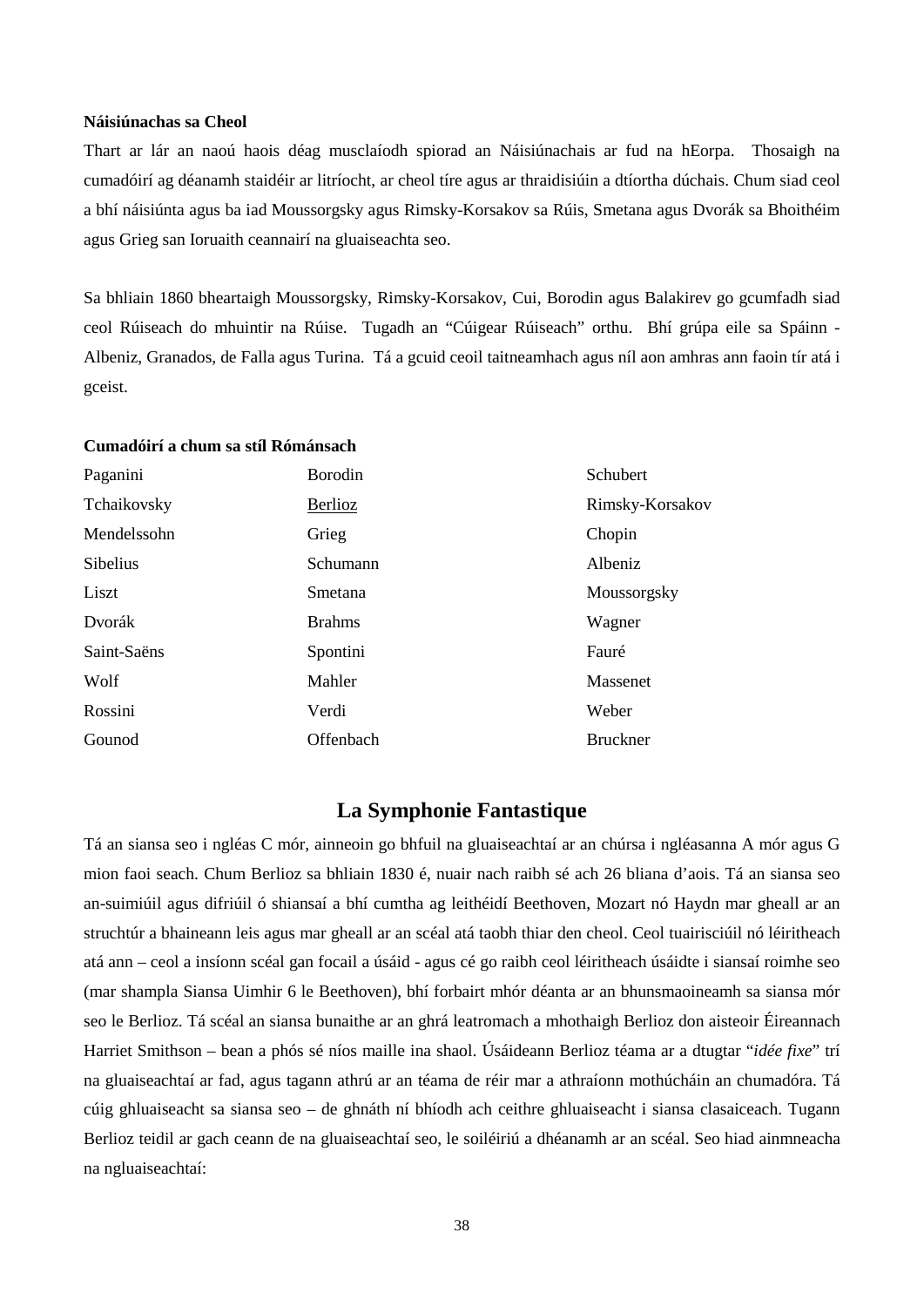- 1. Rêveries, passions (brionglóidí, paisin)
- 2. Un Bal (Damhsa, Bál)
- 3. Scène aux champs (Radharc ar na páirceanna)
- 4. Marche au Supplice (Máirseáil chun na Croiche)
- 5. Songe d'une nuit du Sabbat (Brionglóid d'Oíche Shabóide na gCailleach)

Is léir go bhfuil an scéal sa siansa seo bunaithe ar shaol Berlioz, agus déanann sé cur síos ar an ríméad, ar an éadóchas, ar an dóchas agus ar an eagla a shíolraíonn ón ghrá atá ag an chumadóir do bhean. Mar a léiríonn an t-ainm, is siansa fantaisíoch nó samhlaíoch é an siansa seo a insíonn faoi bhrionglóidí an chumadóra ina maraíonn sé a ghrá geal agus faoin bhealach ina ndaortar chun croiche é agus ar deireadh faoi mar a bhuaileann an bheirt le chéile ag fleá dhrabhlásach na gcailleach. Scríobh Berlioz an scéal seo ar fad i gclár a tugadh amach don lucht éiseachta ag ceolchoirmeacha ionas go dtuigfí gach ar tharla sa cheol.

Is cosúil go bhfaca Berlioz Harriet Smithson i ndráma le Shakespeare i bParás agus gur thit sé i ngrá léi. Is olc an tionchar a bhí ag an ghrá seo air, mar déanann sé cur síos ina dhialann faoin bhealach inar chaith sé na míonna ina dhiaidh seo ag brionglóidí fuithi, agus spaisteoireacht go héadóchasach thart ar shráideanna na cathrach ag smaoineamh faoina chroí briste i ndiaidh di diúltú dó. B'as an phian agus as an mhearbhall seo a d'fhás ceol an Symphonie Fantastique.



Sa chéad ghluaiseacht déanann an *idée fixe* cur síos ar shaol an ealaíontóra sular bhuail sé lena ghrá den chéad uair. Sa dara gluaiseacht – Un Bal – leagann sé súil uirthi ag damhsa i measc slua. Is ar shíocháin an nádúir atá an tríú gluaiseacht bunaithe go dtí go dtagann leagan míshuaimhneach den *idée fixe* isteach nuair a nochtaítear grá a chroí. Tá an tealaíontóir chomh trína chéile mar gheall ar an ghrá seo go nimhíonn sé í agus tugtar chun báis é ar an chroch – seo mar a tharlaíonn sa cheathrú gluaiseacht. Roimh dheireadh na

gluaiseachta faigheann sé sracfhéachaint ar a ghrá (*idée fixe* i mbarra 165) sula dtiteann scian na gilitíne len é a dhícheannadh. Sa ghluaiseacht dheireanach leanann an cumadóir é féin tar éis dó bás a fháil, freastlaíonn sé ar fhleá dhrabhlásach le taibhsí, cailligh agus créatúir éagsúla eile. Cloistear ceol an *Dies Irae* (Lá na Cinniúna) chomh maith le béim a chur ar théama an bháis.

# **Uirlisí**

#### **Ionstraimiú**

Glactar leis go forleathan go bhfuil Berlioz ar dhuine de na cumadóirí ab fhearr riamh le hionstraimiú a dhéanamh. 'Séard atá i gceist leis seo ná go bhfuil sé ábalta uirlis a roghnú a thagann le carachtar an cheoil in áiteanna éagsúla; mar shampla go mbeadh fhios aige go n-oireann fuaim ghéar, bhinn an óbó go maith do shéis atá uaigneach, binn. Scríobh sé leabhar ar an ábhar seo agus is é seo an chéad leabhar ina raibh dianstaidéar déanta ar úsáid uirlisí na ceolfhoirne. Smaoinigh sé i gcónaí ar *timbre* na huirlise – an fhuaim a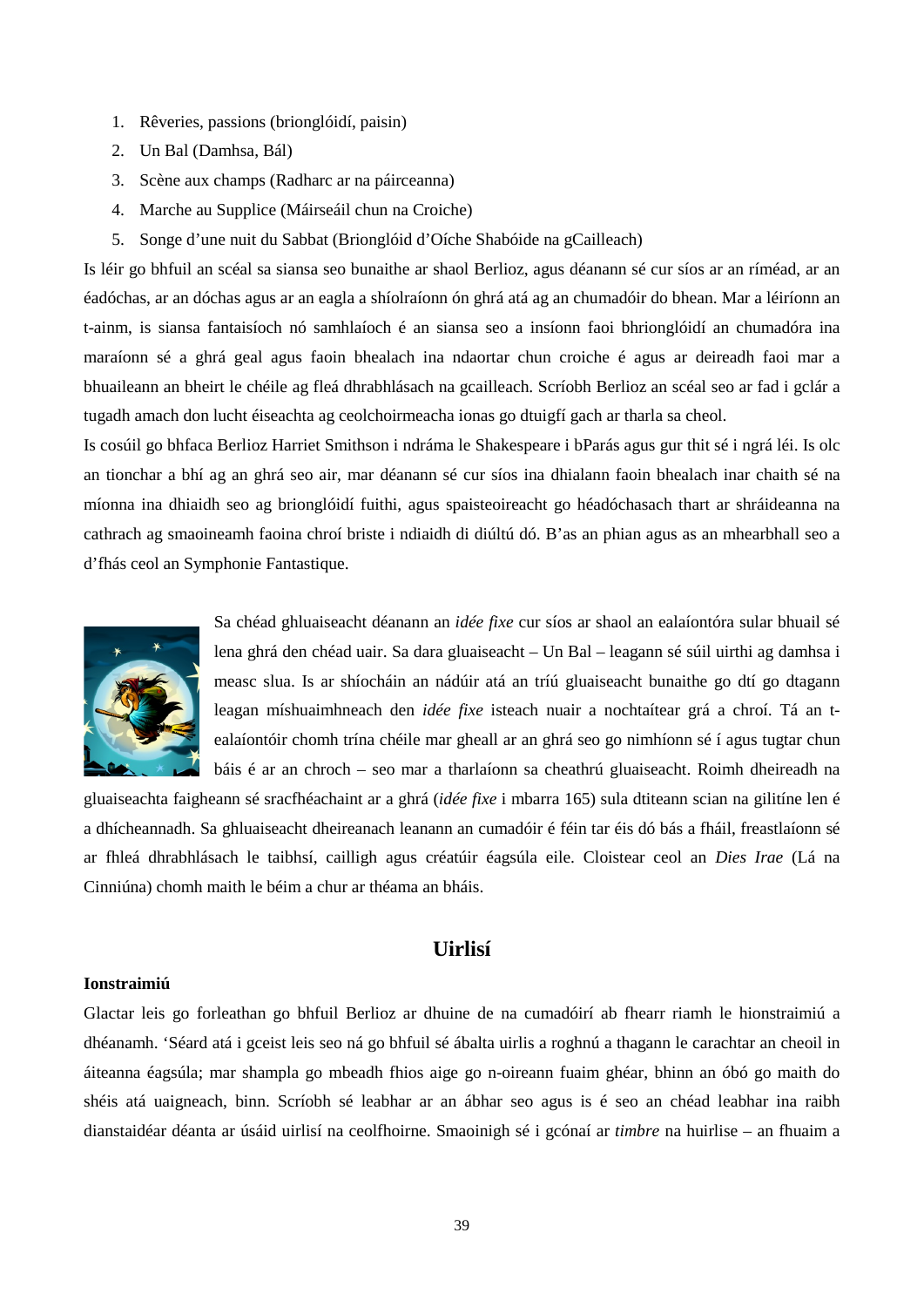chuireann ar ár gcumas clairnéid a aithint ó thrumpa. Ina chuid ceoil scríobh sé mionsonraí faoi fhuaimniú an cheoil ionas nach mbeadh aon mhíthuiscint faoi conas an ceol a sheinm.

Úsáideann sé ceolfhoireann mhór don saothar seo

**Téaduirlisí:** Veidhlíní (chéad agus dara); viólaí; dordveidhlí; olldoird.

**Gaothuirlisí:** 2 fheadóg mhór; 2 óbó; 2 chláirnéid; 4 bhasún; (piccolo, cor anglais, piccolo clairnéid)

**Uirlisí Práis:** 4 Chorn Francach; 2 thrumpa; 2 choirnéad loine; 3 thrombón; 2 ophicléide/tiúba

**Cnaguirlisí:** 4 thiompáin; ciombail; druma mór; tamburo; 2 campane; 2 chruit.

Seinneann an dara seinnteoir ar an fheadóg mhór, an piccolo; an dara seinnteoir ar an óbó seinneann sé an cor anglais chomh maith, agus seinneann an dara seinnteoir den chláirnéid an chláirnéid

piccolo – cláirnéid atá níos lú agus níos airde ná an chlairnéid in Bb.

Uirlis cosúil leis an trumpa atá sa choirnéad, agus fuaimníonn sé leathbhealach idir an trumpa agus an corn. Ní minic a úsáidtear sa cheolfhoireann anois é, ach bíonn sé le fáil go rialta i mbannaí práis.

Tá an ophicléide cosúil leis an tiúba, agus is annamh a úsaidtear anois é – bíonn an tiúba le fáil ina áit de ghnáth. Seo thall íomhá den ophicléide.

Tamburo: ciallaíonn sé seo druma.

Campane: Cloig mhóra. Fuaimníonn siad cosúil le cloig i séipéal.





#### **Uirlisí Gléasaistrithe**

I gcás roinnt uirlisí ní hionann an nóta a scríobhtar agus an fhuaim a fhaightear ón uirlis. Tarlaíonn sé seo mar gheall ar chruth na huirlise agus simplíocht an mhéaraithe. Tarlaíonn an rud céanna i gcás an fheadóg stáin – bíonn an ceann is coitianta i ngléas D, ach uaireanta nuair a sheinntear na cinn atá níos mó nó níos lú (agus atá mar sin i ngléas difriúl) déantar tagairt do na nótaí i ngléas D. Maidir leis na huirlisí sa cheolfhoireann bíonn ar an chumadóir an ceol a scríobh i ngléas difriúil ionas go bhfuaimneoidh sé sa ghléas céanna leis na huirlisí nach n-athraíonn.

Seo liosta de na huirlisí nach bhfuaimníonn mar a scríobhtar iad sa saothar seo: **Piccolo:** Fuaimníonn sé ochtach níos airde ná na nótaí atá scríofa **Clairnéid in Bb:** Gach nóta atá scríofa mar C, fuaimníonn sé mar Bb – sin síos ton amháin. **Cor Anglais**: Aon rud atá scríofa mar C, fuaimníonn sé mar F – síos 5ch foirfe. **Corn in Eb**: Nóta atá scríofa mar C, fuaimníonn sé mar Eb – 6ch mór níos ísle. **Corn in C**: Nóta atá scríofa mar C, fuaimníonn sé mar C íseal – 8ch níos ísle.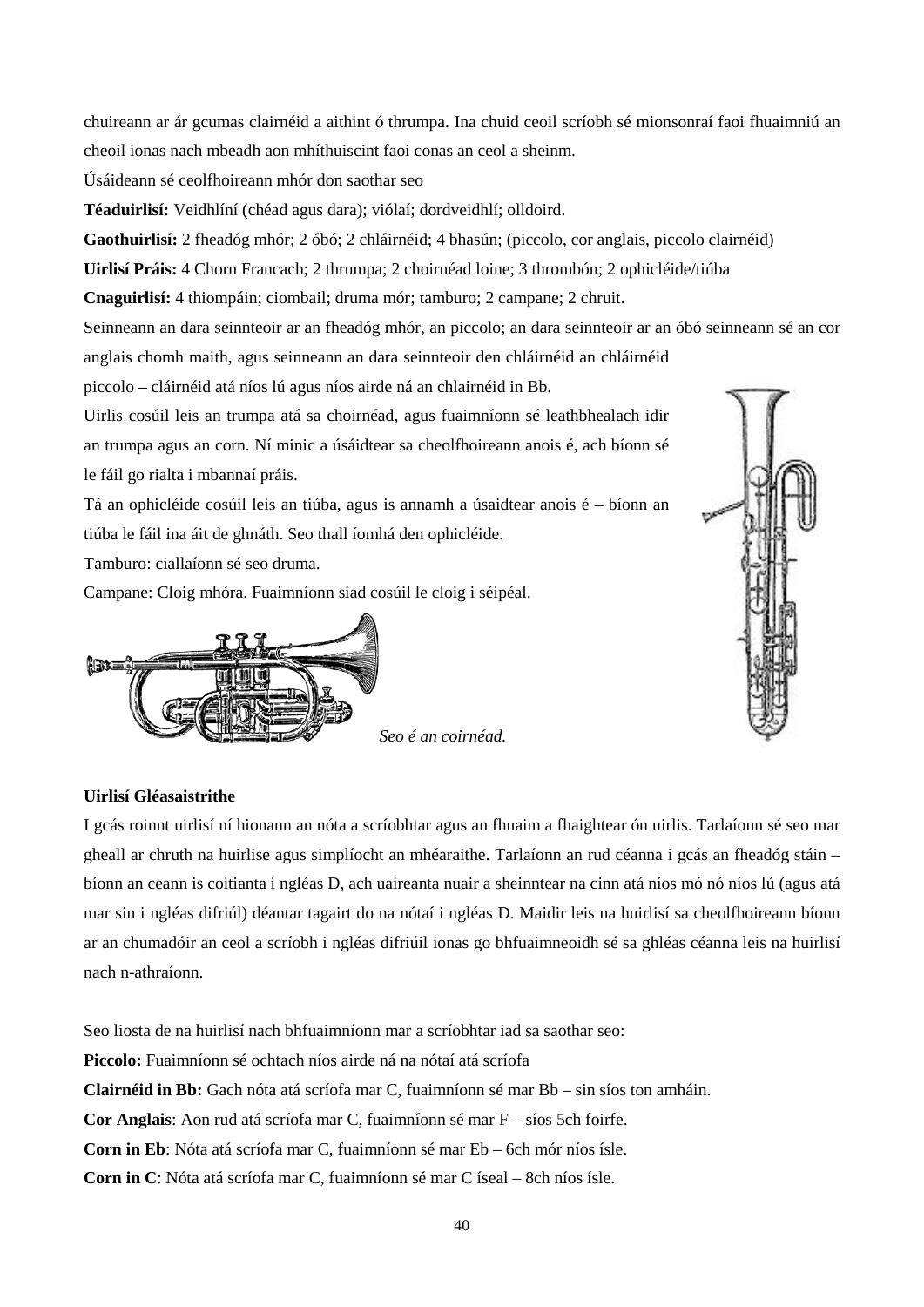**Coirnéad in G:** Nóta atá scríofa mar C, fuaimníonn sé mar G – 4ch foirfe níos ísle.

**Olldord:** Nóta atá scríofa mar C, fuaimníonn sé mar C íseal – 8ch níos ísle.

Bealach le cuimhniú ar na hathruithe seo ná: "FED up, seachas coirn. Gach rud eile síos." Ciallaíonn sé seo má tá an uirlis i ngléas F nó E nó D, téann sé suas go dtí na nótaí sin. Ní mar seo a oibríonn na coirn – má tá siadsan i ngléas F, E nó D téann siad síos. Agus téann aon uirlis i ngléas G, A, nó B síos chomh maith.

Ní uirlis gléasaistrithe í an vióla, ach úsáideann sé eochair an ailt, nó eochair C. Bíonn C lár lonnaithe i lár na heochrach seo. Is féidir é a bhogadh thart agus é a úsáid le haghaidh uirlisí eile mar shampla, nuair atá an lár suite ar an 4ú líne, tugtar eochair an teanóir air agus úsáideann roinnt uirlisí práis mar seo é. Ní athraíonn sé riamh don vióla.

Ní úsáideann na coirn aon ghléaschomhartha – is gá na seachráin a chur isteach ar gach nóta.

Nuair atá tú ag iarraidh a oibriú amach cén corda atá á sheinm ag an cheolfhoireann ag aon phointe faoi leith, is gá an t-eolas seo a chur san áireamh lena oibriú amach.

#### **Eochracha coitianta sa cheol scríofa**



#### **Le déanamh:**

Déan cleachtadh ar na heochracha seo a scríobh amach tú féin.

Scríobh frása ceoil i ngléas D mór ag baint úsáide as gach ceann de na heochracha seo.

Seinn an frása ar do rogha uirlise.

Scríobh isteach ainmneacha na nótaí faoi gach ceann.

Scríobh isteach an sólfá tonach faoi gach nóta.

Ag obair i mbeirteanna seinnigí frásaí a chéile ar bhur rogha uirlis.

Buail amach an rithim seo:



Cuir séis leis an rithim seo, i ngléas mion.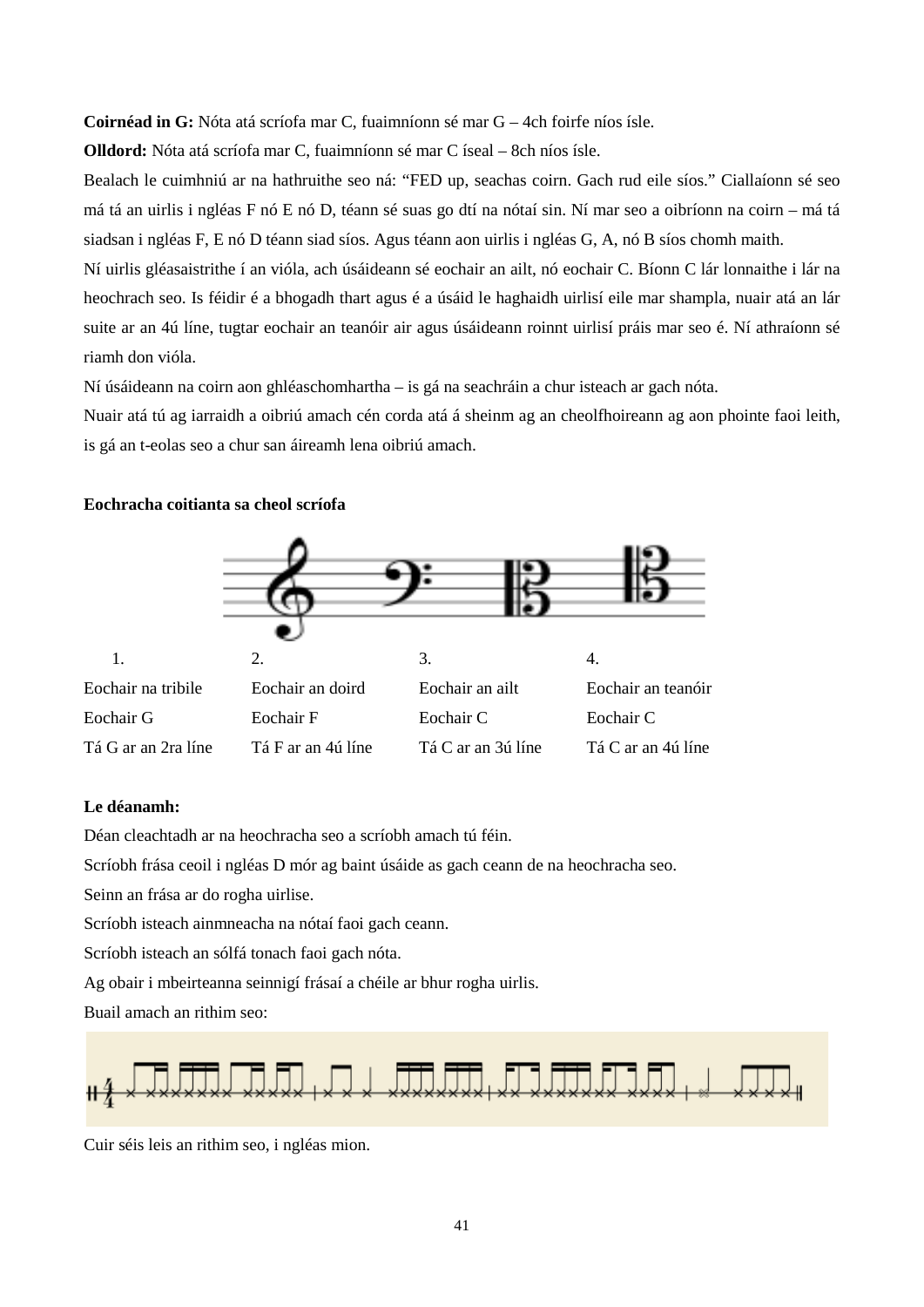# **Cleachtadh ar na huirlisí gléasaistrithe**

Scríobh amach na nótaí seo a leanas mar a fhuaimnítear iad. Bain úsáid as seachráin agus línte breise nuair is gá. Tá an chéad cheann déanta i ngach uirlis.

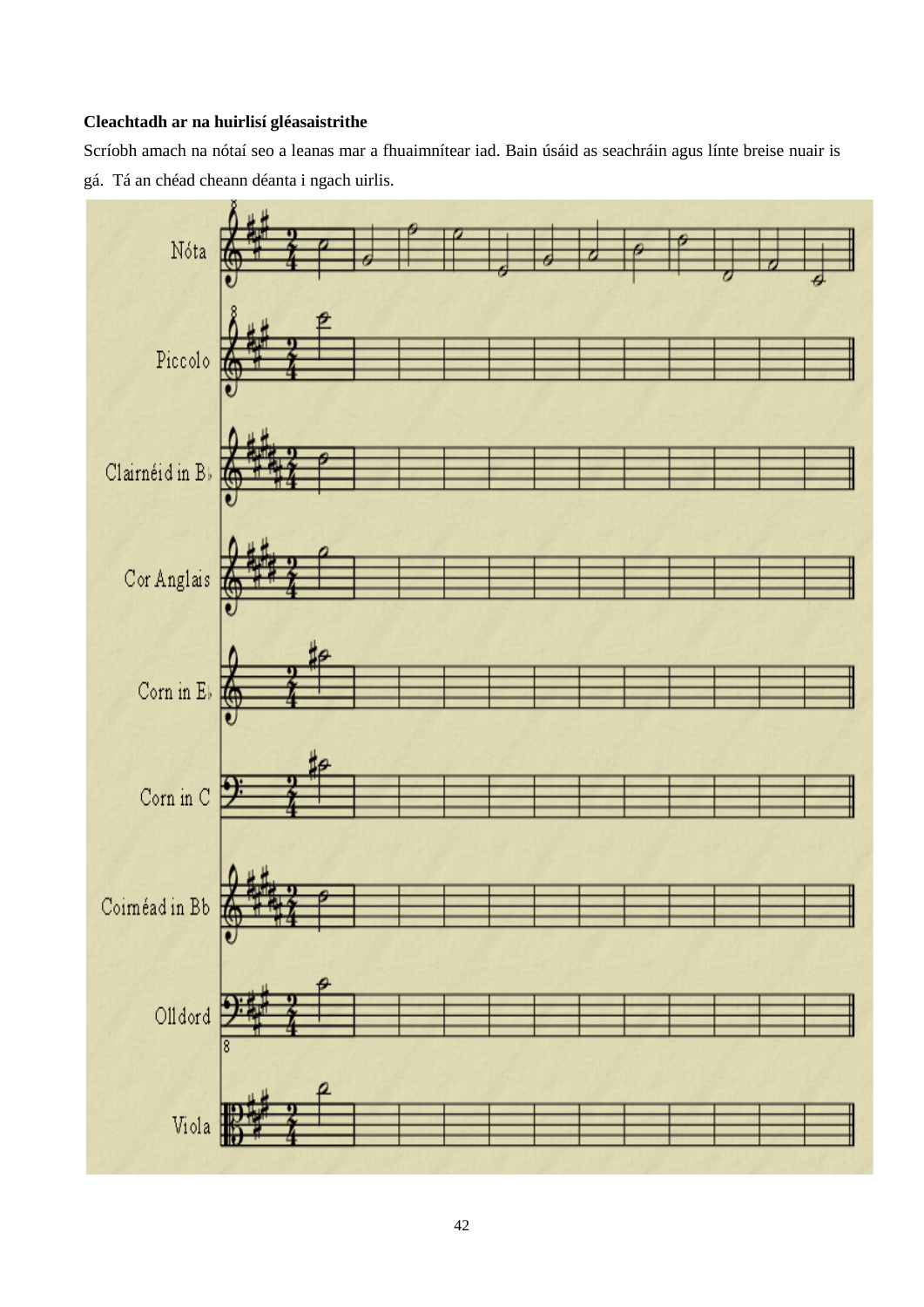### **Gluaiseacht 2: Un Bal**



Is damhsa (válsa) é an ghluaiseacht seo le hamchomhartha 3/8 agus luas Allegro non troppo – tapaidh ach gan a bheith ró-thapaidh. Seinneann na gnáththéaduirlisí (veidhlíní 1, 2, viólaí, dordveidhlí, olldoird) chomh maith le dhá chruit, gaothuirlisí (feadóga móra, óbóanna agus clairnéidí) agus coirn. Tugann an meascán uirlisí seo éadroime don cheol – ní bhíonn na basúin ag seinm – bheadh fuaim throm agus íseal acu siúd. Seachnaíonn an cumadóir cuid mhaith de na práis chomh maith agus baineann sé sin saibhreas agus troime den uigeacht. Cuidíonn an uigeacht éadrom agus an meascán neamhghnáthach d'uirlisí le

pictiúr grástúil, ioldaite den damhsa a chruthú in intinn an éisteora.

Tá foirm ABA le hintreoir agus coda ag an ghluaiseacht seo. Socraítear atmaisféar an damhsa san intreoir agus bíonn páirt thábhachtach ag na cruiteanna sa chuid seo. Seinneann na téaduirlisí *tremolo* anseo agus seinneann na cruiteanna airpéitsí ag ardú; i rith an ama bíonn crescendo mór ann agus cruthaíonn sé seo mothú de theannas agus de thnúthánacht. Úsáidtear go leor cordaí laghdaithe anseo chomh maith agus dá thoradh seo mothaítear go bhfuil rud éigin tábhachtach chun tarlúint. Críochnaíonn an intreoir le scálaí síos, briseadh ar an teannas, agus socrú isteach i ngléas A mór – tá muid réidh don chéad chuid eile.

Oibríonn cuid A mar fhoilsiú, le trí théama éagsúla seinnte ceann i ndiaidh a chéile agus ansin an chéad cheann arís. Athraíonn an ceol go gléas F mór i mbarra 116 agus tagann cuid B isteach leis an *idée fixe*. Mar go bhfuil an dá ghléas (A mór agus F mór) i bhfad óna chéile tugann sé le tuisint go bhfuil an t-ealaíontóir agus a ghrá i bhfad óna chéile chomh maith. Seinntear an *idée fixe* arís i ngléas C mór agus ina dhiaidh sin móitíf an "chuisle croí" i mbarra 163. Filleann cuid A, mar a bheadh athsheinm, leis na trí théamaí arís agus an chéad cheann mar a bhí san fhoilsiú. Tosaíonn an coda i mbarra 256 agus cloistear giotaí de na trí théama. Cloistear an *idée fixe* seinnte go ciúin ar an chláirnéid i ngléas D (níos cóngaraí don bhunghléas an t-am seo) agus críochnaíonn an ceol go láidir mar a bheadh fiodrince ann le cordaí i ngléas A mór.

Athraíonn an mothú sa ghluaiseacht seo ó thnúthánach, geal, dóchasach san intreoir go háthasach, saor, ríméadach sa chuid a thagraíonn don damhsa, go brónach, truamhéalach, éadóchasach nuair a chloistear an *idée fixe*. Éiríonn le Berlioz na hathruithe seo a chur i gcrích tríd an úsáid a bhaineann sé as na huirlisí go háirithe ról na gcruiteanna, úsáid na n-uirlisí aonair, agus iad seo a chur i gcodarsnacht leis an ghrúpa ar fad a sheinneann sa ghluaiseacht seo.

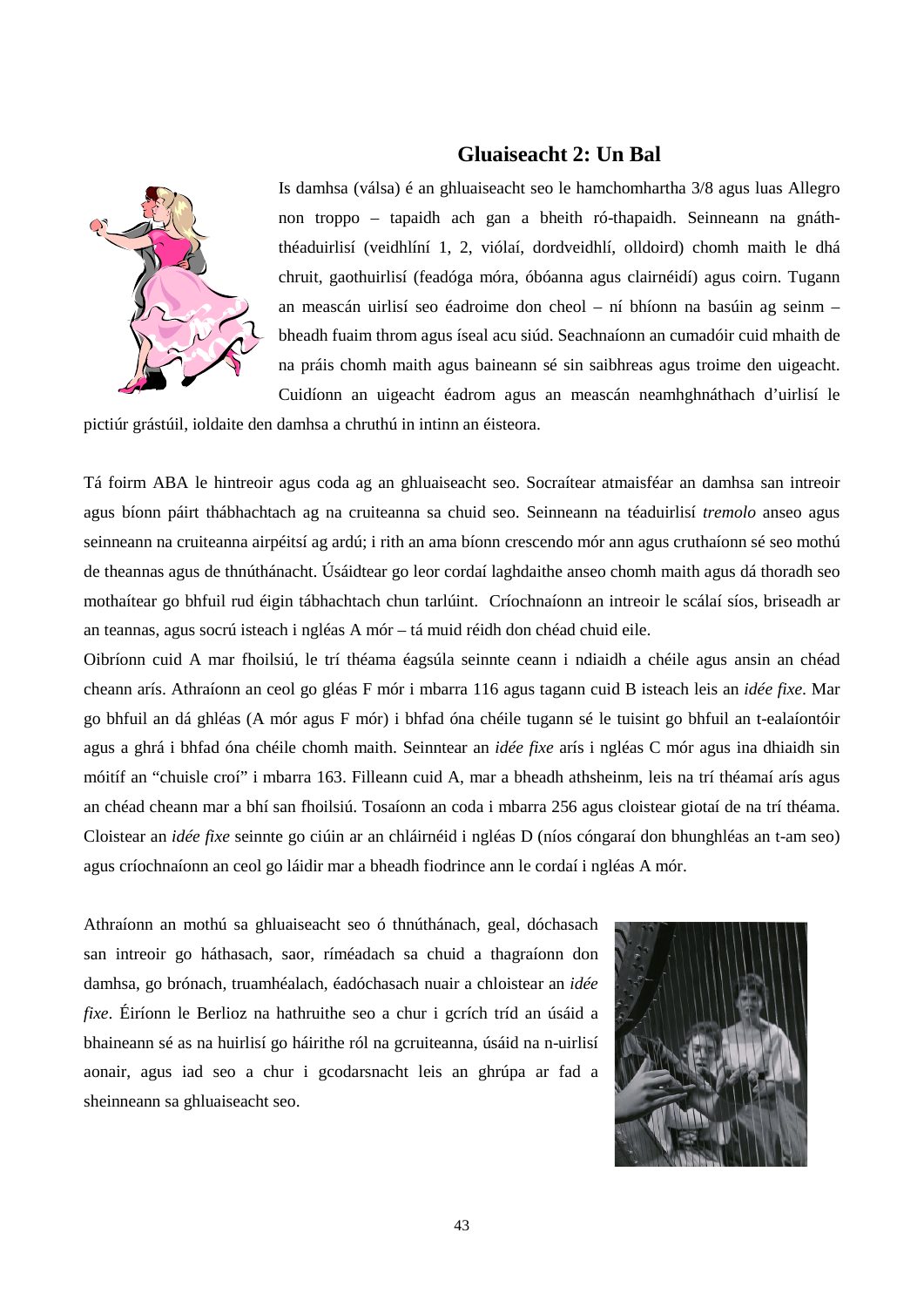# **Un Bal: Anailís**

| 368 barra san iomlán<br>Foirm ABA le hIntreoir agus Coda<br>Gléas A mór                  |                                  |                                                                                                    |  |  |
|------------------------------------------------------------------------------------------|----------------------------------|----------------------------------------------------------------------------------------------------|--|--|
| Barraí $1 - 36$                                                                          | <b>Intreoir</b>                  | Cordaí dorcha ag éirí níos gile, níos dóchasaí<br>Crescendo mór<br>Arpéitsí - t.u. agus cruiteanna |  |  |
| b. 36<br>b. 38                                                                           | Foilsiú(A)                       | 2-bharra de thionlacan<br>Téama 1: 4 fhrása 4-bharra.                                              |  |  |
|                                                                                          | $\boldsymbol{p}$                 |                                                                                                    |  |  |
| b.54<br>b.56                                                                             |                                  | 2 bharra de thionlacan<br>Téama 2: 2 fhrása 5-bharra. Is breachnú é an dara ceann.                 |  |  |
|                                                                                          |                                  |                                                                                                    |  |  |
| b.66<br>2 bharra d'intreoir (scála ag ardú)<br>Téama 3: 2 fhrása.<br>b.68<br>1: seiceamh |                                  |                                                                                                    |  |  |
|                                                                                          | $\boldsymbol{p}$                 | $sf=$<br>sf<br>st                                                                                  |  |  |
| b. 78                                                                                    | $_{pp}$<br>crescendo             | 2: canón idir veidhlíní 1 agus dordveidhlí                                                         |  |  |
| b. 94                                                                                    |                                  | Téama 1 arís leathnaithe amach.                                                                    |  |  |
| b. 116<br>b. 120                                                                         | Eipeasóid (B)                    | Gléas F<br>4 bharra de thionlacan<br>Gléas F<br>Idée fixe:                                         |  |  |
|                                                                                          | espressivo<br>р                  |                                                                                                    |  |  |
| b. 128                                                                                   |                                  | Idée fixe:<br>Gléas C                                                                              |  |  |
| b. 163<br>b. 175                                                                         | Athsheinm (A) Téama 1 i ngléas A | Troitheán E(ceannasach) ar choirn. Móitíf an chuisle croí.                                         |  |  |
| b. 193                                                                                   |                                  | Téama 2                                                                                            |  |  |
| b. 205<br>b. 233                                                                         |                                  | Téama 3<br>Téama 1 an cheolfhoireann iomlán ag seinm.                                              |  |  |
| b. 256<br>$b. 288 - 301$                                                                 | Coda                             | Gléas A mór<br>Giotaí de na trí théama.                                                            |  |  |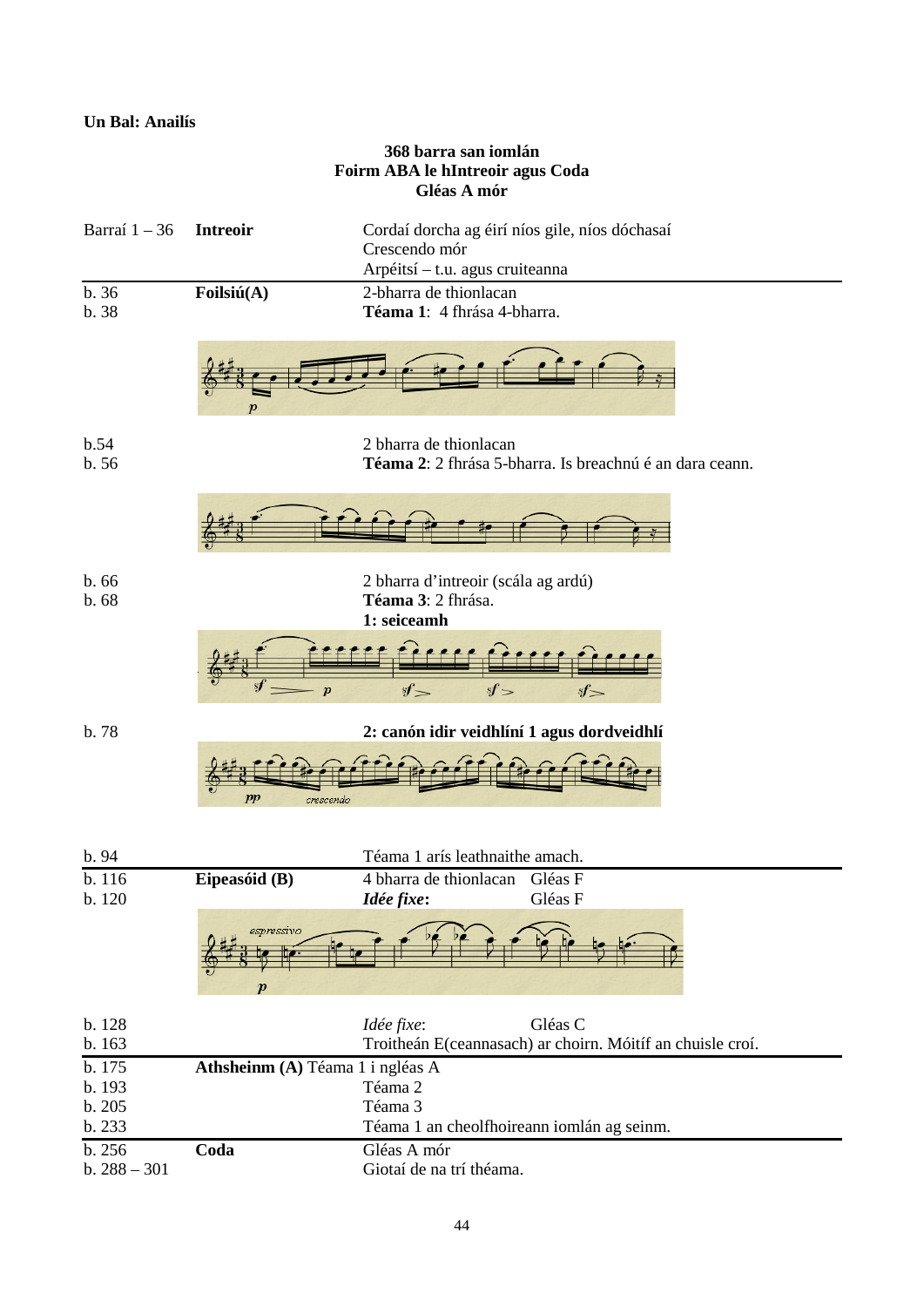| b.302  | <i>Idée fixe</i> ar chlairnéid i ngléas D |
|--------|-------------------------------------------|
| h. 309 | <i>Idée fixe</i> i ngléas A               |
| b.320  | Tionchar ó mhóitíf an chuisle croí        |
| b. 368 | Dúnadh foirfe i ngléas A                  |

#### **Ceisteanna ar an Scór**

Féach ar an scór den dara gluaiseacht agus freagair na ceisteanna seo a leanas:

- 1. Cén gléas ina bhfuil an ghluaiseacht seo?
- 2. Cén corda atá á sheinm sa chéad bharra?
- 3. Athraítear go corda eile i mbarra 5. Cén corda atá á sheinm ansin?
- 4. Ainmnigh an corda atá á sheinm i mbarraí 7 agus 8.
- 5. Ainmnigh an corda atá á sheinm i mbarra 11.
- 6. Mínigh *cresc. poco a poco.*
- 7. Ainmnigh an teicníocht uirlise atá in úsáid sna veidhlíní sa chéad 24 barra.
- 8. Déan cur síos ar na dinimicí sa chéad chuid den cheol (fhad le barra 30).
- 9. Ainmnigh an dúnadh a sheinntear idir barraí 35 agus 36.
- 10. Déan cur síos ar an tionlacan ó bharra 36 go barra 54.
- 11. Mínigh *dolce e tenero*.
- 12. Seinntear corda A mór i mbarra 36 agus ar feadh roinnt barraí ina dhiaidh sin. Cén barra ina nathraíonn an corda den chéad uair agus cén corda a sheinntear sa bharra sin?
- 13. Déan cur síos ar an cheol a sheinntear ar chruit 1 i mbarraí 54 agus 55.
- 14. Cén t-ainm a thugtar ar an móitíf a úsáidtear sna chéad veidhlíní i mbarraí 42 agus arís i mbarra 50?
- 15. Cén bealach ina seinntear na téaduirlisí ísle i mbarra 54 agus ina dhiaidh sin?
- 16. Cén focal is fearr a dhéanann cur síos ar an téama a sheinntear idir barraí 56 agus 60 crómatach nó seicheamh?
- 17. Cén bhaint atá idir an téama seo agus an ceol a sheinntear idir barraí 61 agus 65?
- 18. Déan cur síos ar an cheol a sheinntear ar an chruit i mbarraí 66 agus 67.
- 19. Mínigh *sf*.
- 20. Mínigh *arco*.
- 21. Déan cur síos ar théama 3 (barraí 68 76).
- 22. Cén focal is fearr a chuireann síos ar uigeacht an téama sin?
- 23. Déan cur síos ar an uigeacht idir barraí 78 agus 85.
- 24. I mbarra 94 seinntear téama 1 arís. Cén difear atá idir an tionlacan anseo agus an tionlacan a seinneadh an chéad uair a bhí téama 1 le cloisteáil?
- 25. Mínigh *sans retenir*.
- 26. Cén chuid den cheol a thosaíonn i mbarra 116?
- 27. Cén corda a sheinntear i mbarra 116?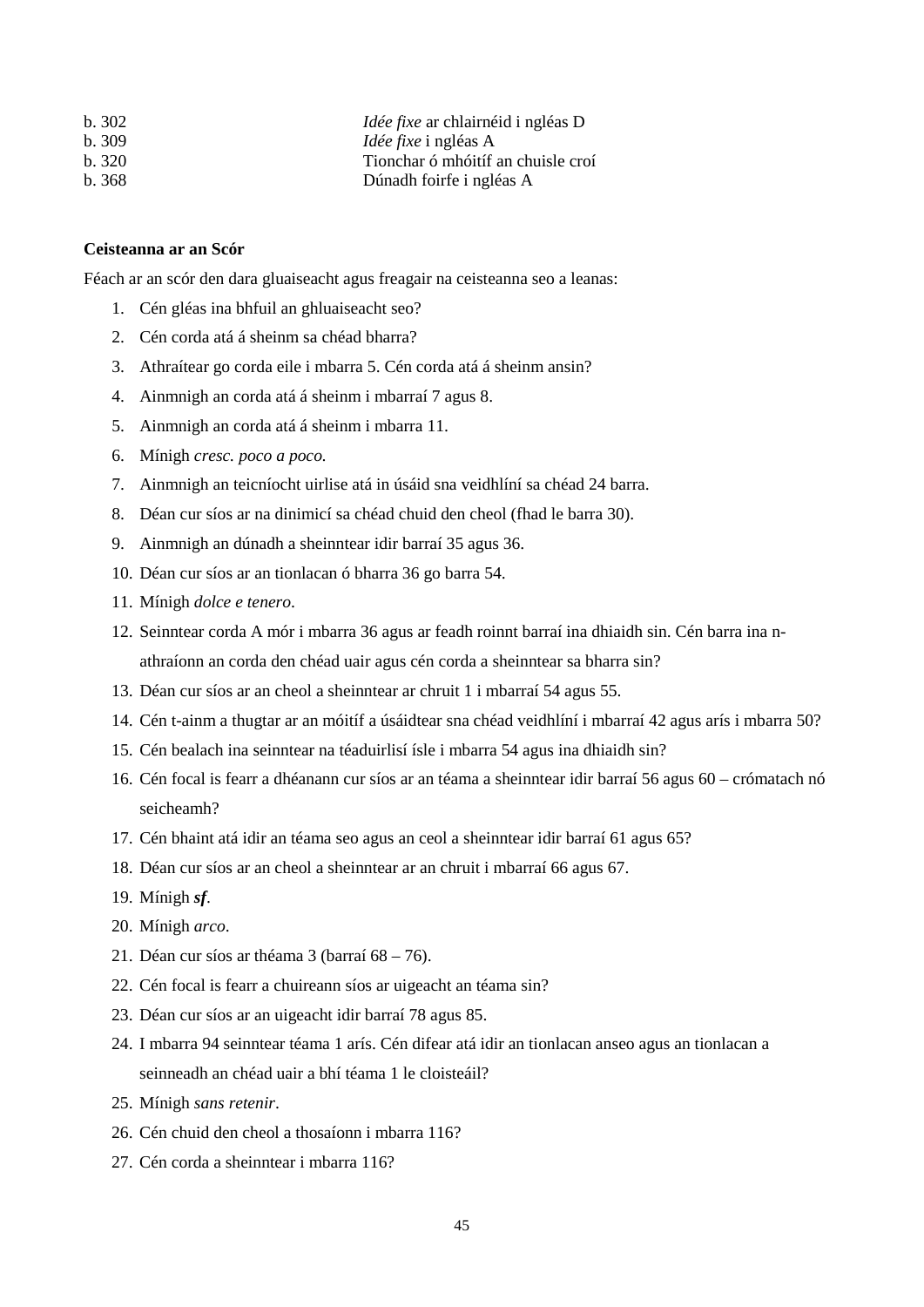- 28. Cén fáth go bhfuil an corda seo neamhghnáthach ag an phointe seo sa cheol?
- 29. Cad a thugtar ar an cheol a sheinntear i mbarra 120 128?
- 30. Cén gléas ina seinntear an téama seo?
- 31. Cén fáth go bhfuil an gléas neamhghnáthach seo oiriúnach?
- 32. Mínigh *espressivo.*
- 33. Mínigh *presque rien* (barra 118).
- 34. Ainmnigh an téama a sheinntear i mbarra 128.
- 35. Cén gléas ina seinntear é an t-am seo?
- 36. Cén téama atá á sheinm ag na chéad veidhlíní agus ag na viólaí ag an am céanna?
- 37. Cén uigeacht atá ag an cheol ag an phointe seo?
- 38. Déan cur síos ar na dinimicí ó bharra 141 go barraa 156.
- 39. Cén idirchéim atá le fáil idir an nóta deireanach i mbarra 163 agus an chéad nóta i mbarra 164 sna feadóga móra?
- 40. Cén t-ainm speisialta a thugtar ar an idirchéim seo? Cén fáth?
- 41. Cén t-ainm atá ar an mhóitíf a sheinntear i mbarraí 164 167?
- 42. Cén uirlis ar a seinntear nóta troitheánach idir barraí 163 agus 175?
- 43. Cén éifeacht a bhíonn ag an nóta troitheánach ar an atmaisféar sa cheol?
- 44. Tá dhá rud ag tarlú sna dinimicí idir barraí 165 agus 171 déan cur síos orthu.
- 45. Cad a thugtar ar an chuid den ghluaiseacht a thosaíonn i mbarra 175?
- 46. Mínigh *canto espressivo.*
- 47. Ainmnigh dhá dhifríocht idir an chuid seo agus an chéad uair a seinneadh an ceol seo.
- 48. Mínigh *arco div* i mbarra 214/5 sna dara veidhlíní.
- 49. Mínigh *cresc molto* i mbarra 219.
- 50. Mínigh *unis pizz* sna dara veidhlíní i mbarra 224.
- 51. Mínigh *flauto 2 muta in flauto piccolo* sna feadóga móra barra 229.
- 52. Cén chuid den ghluaiseacht a thosaíonn i mbarra 256?
- 53. Cén gléas ina bhfuil an ceol ag an phointe seo?
- 54. Mínigh *animez* i mbarra 256.
- 55. Ó bharra 288 ainmnigh na téamaí atá le cloisteáil.
- 56. I mbarra 302 cén uirlis a sheinneann an tséis?
- 57. Cén gléas ina bhfuil an uirlis sin?
- 58. Cén gléas ina bhfuil an ceol a sheinntear ar an uirlis sin scríofa?
- 59. Cén gléas ina gcloistear an ceol sin?
- 60. Cén uirlisí a thugann tionlacan don cheol ag an phointe seo?
- 61. Cén t-atmaisféar atá le mothú ag an phointe seo?
- 62. Cén téama a sheinntear ar an chlairnéid i mbarra 309?
- 63. Cén gléas ina bhfuil sé scríofa?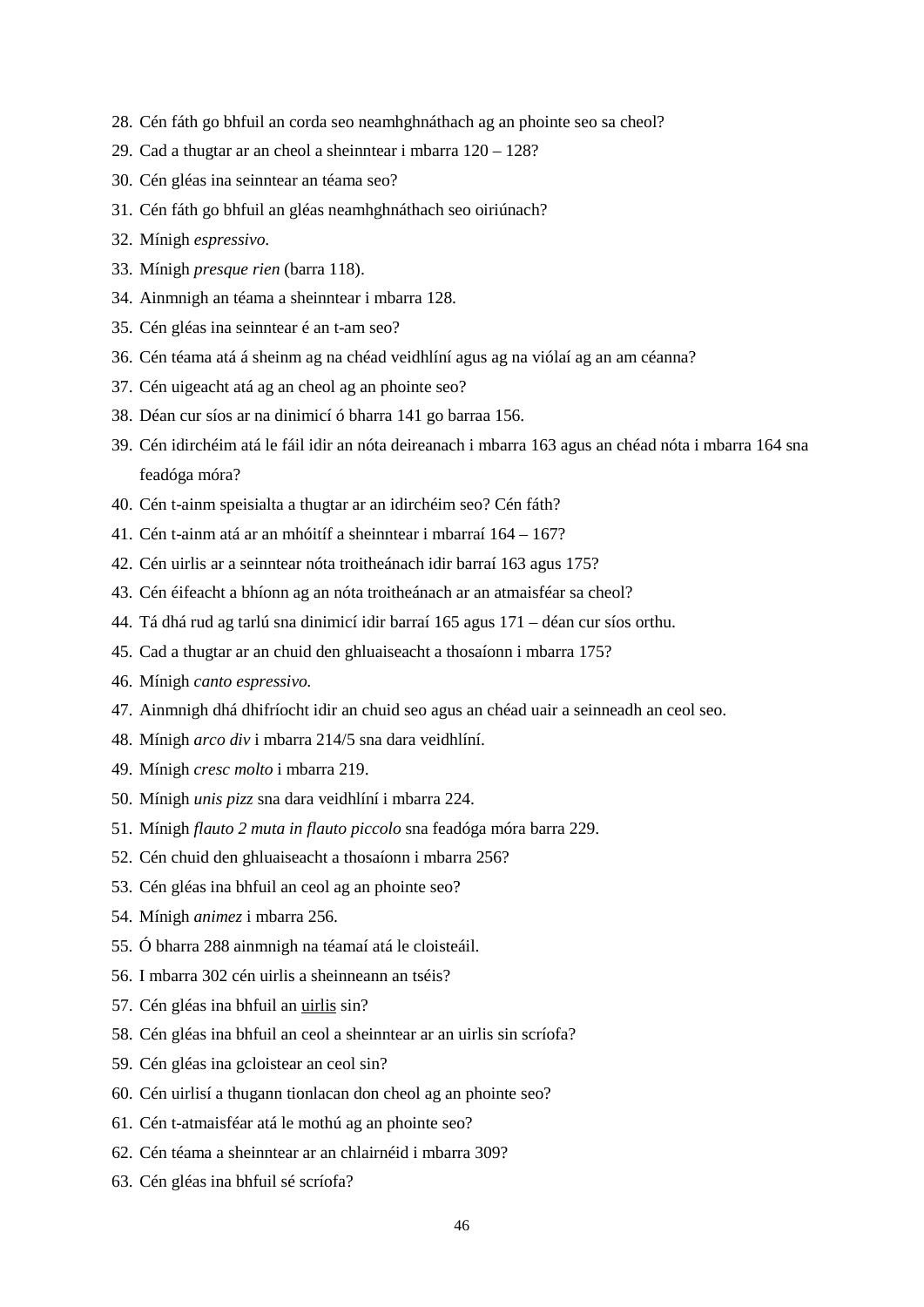- 64. Cén gléas ina bhfuaimníonn sé?
- 65. Ag barra 320 mínigh na focail *1° tempo con fuoco*.
- 66. Cén t-atmaisféar atá ag an cheol anois?
- 67. Cén téama a chloistear sna chéad veidhlíní i mbarra 345 agus ina dhiaidh?
- 68. I mbarra 353 mínigh *serrez*.
- 69. Ainmnigh an corda a sheinntear i mbarra 365.
- 70. Cén dúnadh ar a gcríochnaíonn an ghluaiseacht?
- 71. Cén gléas ina gcríochnaíonn an ghluaiseacht?
- 72. Scríobh amach an téama seo mar a bheadh sé scríofa don chlairnéid in Bb.



73. Scríobh amach an téama seo mar a bheadh sé scríofa don vióla:



- 74. Ainmnigh na huirlisí gléasathruithe atá in úsáid sa ghluaiseacht seo.
- 75. Cén t-athrú a thagann ar na nótaí atá scríofa don olldord nuair a fhuaimnítear iad?
- 76. Ainmnigh an dá shaghas coirn atá ag seinm sa ghluaiseacht seo.
- 77. Déan cur síos ar conas mar a sheinntear an chruit.
- 78. Ainmnigh dhá dhifríocht idir an saghas cruite a sheinntear sa saothar seo, agus an chruit Ghaelach.
- 79. Ainmnigh na cnaguirlisí a sheinntear sa ghluaiseacht seo.
- 80. Cén éifeacht atá aige seo ar an atmaisféar sa ghluaiseacht?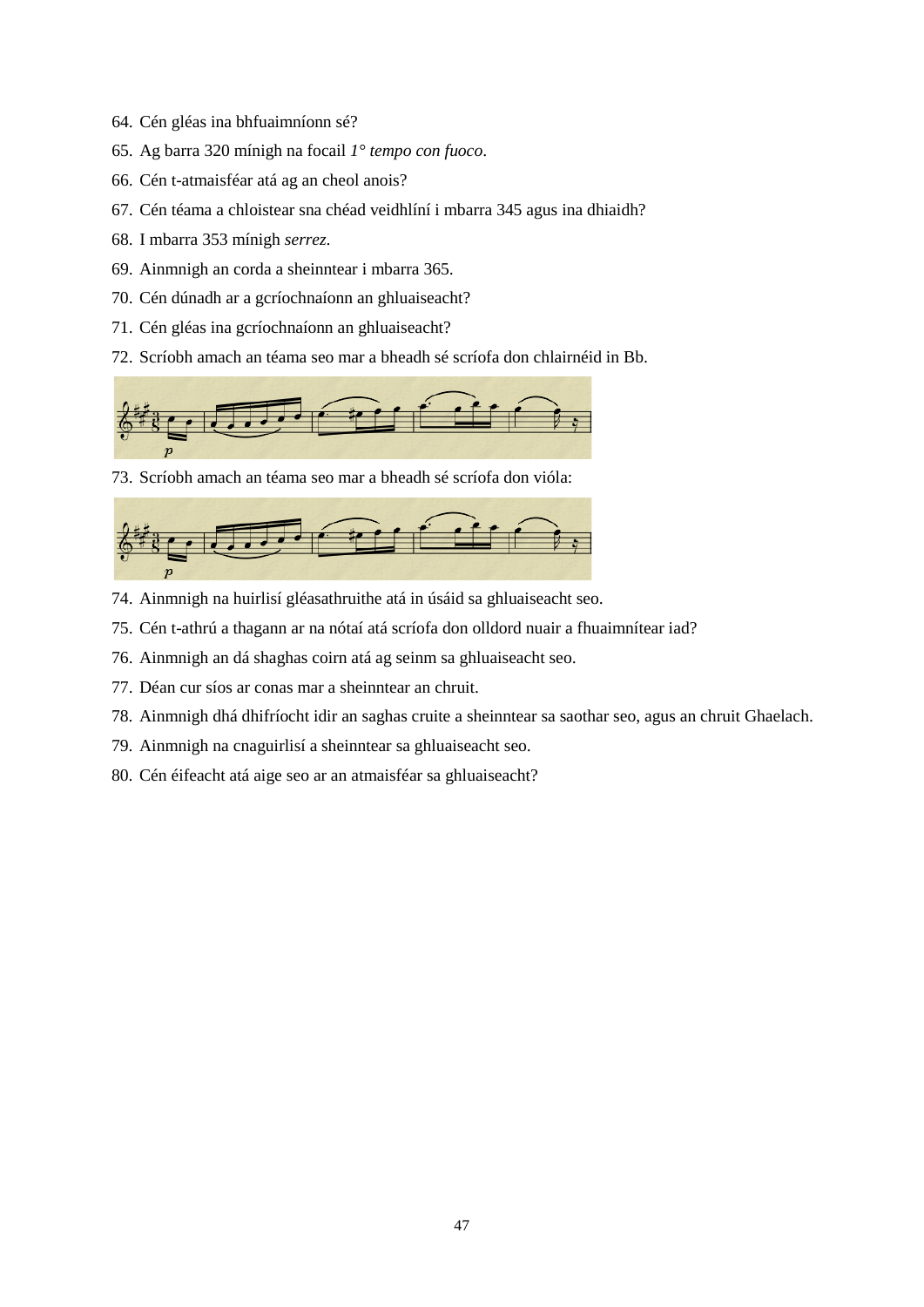# **Marche au Supplice**

Sa ghluaiseacht seo tá atmaisféar iomlán éagsúil ann. Tá éadroime agus áthas an dara gluaiseacht imithe, agus tagtha ina áit tá mothú bagarthach, scanrúil, sceirdiúil. 'Sé an mháirseáil atá i gceist ná an cumadóir á thabhairt chun croiche. Ina bhrionglóidí mharaigh sé a ghrá geal agus daoradh chun báis é.

Ta an ghluaiseacht seo i ngléas G mion agus tá páirt an-tábhachtach ann ag na tiompáin. Tá sé seo i gcodarsnacht iomlán leis an dara gluaiseacht áit a raibh páirt an-tábhachtach ag an dá chruit. Seinneann an cheolfhoireann iomlán sa ghluaiseacht seo, agus tá béim sa cheolfhoireann ar uirlisí láidre. Tá ceithre bhasún ag seinm, rud atá neamhghnáthach go maith; tá triúr ag seinm na dtiompán, agus tá cnaguirlisí eile: ciombail, druma mór agus sreang druma ann chomh maith. Cruthaíonn na huirlisí seo fuaim láidir, ioldaite, glórmhar a chruthaíonn íomhánna den sceoin in intinn an éisteora.

Ta foirm leanúnach ag an phíosa le roinnt téamaí éagsúla, an ceann is láidre téama na máirseála i ngléas Bb mór. Tá téama scálach ann atá le cloisteáil tríd síos agus cuntraséiseanna aige. Tagann an *idée fixe* isteach roimh dheireadh na gluaiseachta díreach sula bhfaigheann an ealaíontóir bás nuair a thiteann scian na gilitíne air. Críochnaíonn an ceol i ngléas G mór.

Is é atmaisféar an cheoil an ghné is mó a sheasann amach sa ghluaiseacht seo. Tosaíonn an ceol go bagarthach le buillí rialta leanúnacha ar na tiompáin agus cordaí *pizzicato* ar na téaduirlisí ísle. Tagann *crescendo* ar an cheol de réir a chéile le níos mó uirlisí ag teacht isteach go dtí barra 17 nuair a thagann an chéad téama isteach – an téama scálach. Baineann sé seo an láidreacht agus an neart den cheol agus tagann an mistéir ar ais. Tiontaítear an téama scálach bunoscionn agus cloistear gluaisne chontrártha nuair a sheinntear suas agus síos é ag an am céanna. Tá fuaim ghlórmhar, uasal, ríoga ag an téama máirseála nuair a thagann sé sin isteach. Bíonn an ceol géar, baagarthach agus foiréigeanach i dtreo an deiridh nuair atá ceol ainteaphónach le cloisteáil le dhá chorda in iomaíocht lena chéile – G mion agus Db mór. Tá binneas agus íogaireacht an ghrá le cloisteáil nuair a sheinntear an *idée fixe*, agus tá faoiseamh agus easpa teannais ina dtréithe den deireadh ar fad nuair a athsheinntear corda G mór.

#### **Marche au Supplice: Anailís**

# **Struchtúr leanúnach Gléas G mion 178 barra san iomlán**

| Barra 1 – 17 | <b>Intreoir</b> | Tiompáin – fuaim bhagarthach.                    |
|--------------|-----------------|--------------------------------------------------|
|              |                 | Crescendo mór.                                   |
|              |                 | De réir a chéile tagann níos mó uirlisí isteach. |
| 17           | Téama 1         | Téama scálach: Scála G mion ag dul síos dhá 8ch. |
|              |                 | Seinnte ar na téaduirlisí ísle.                  |
|              |                 |                                                  |
|              |                 | dim.                                             |

 $ff$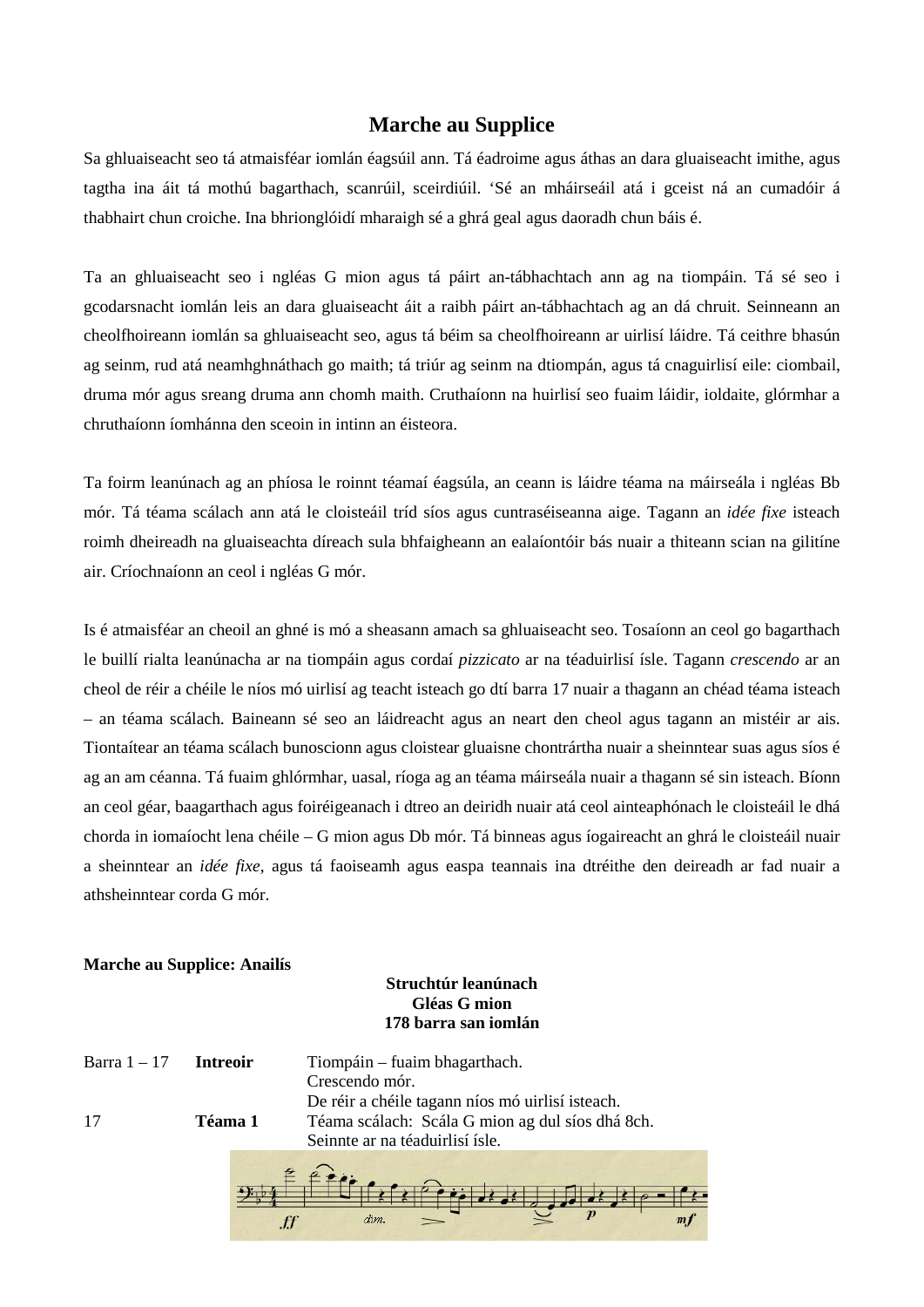

 **Coda** Easpa séise. Rithim phoncaithe. *Idée fixe* seinnte ar chláirnéid pp. Tost iomlán ón cheolfhoireann le béim a chur ar an uaigneas. Seasann sé don sracfhéachaint deireanach ar a ghrá.



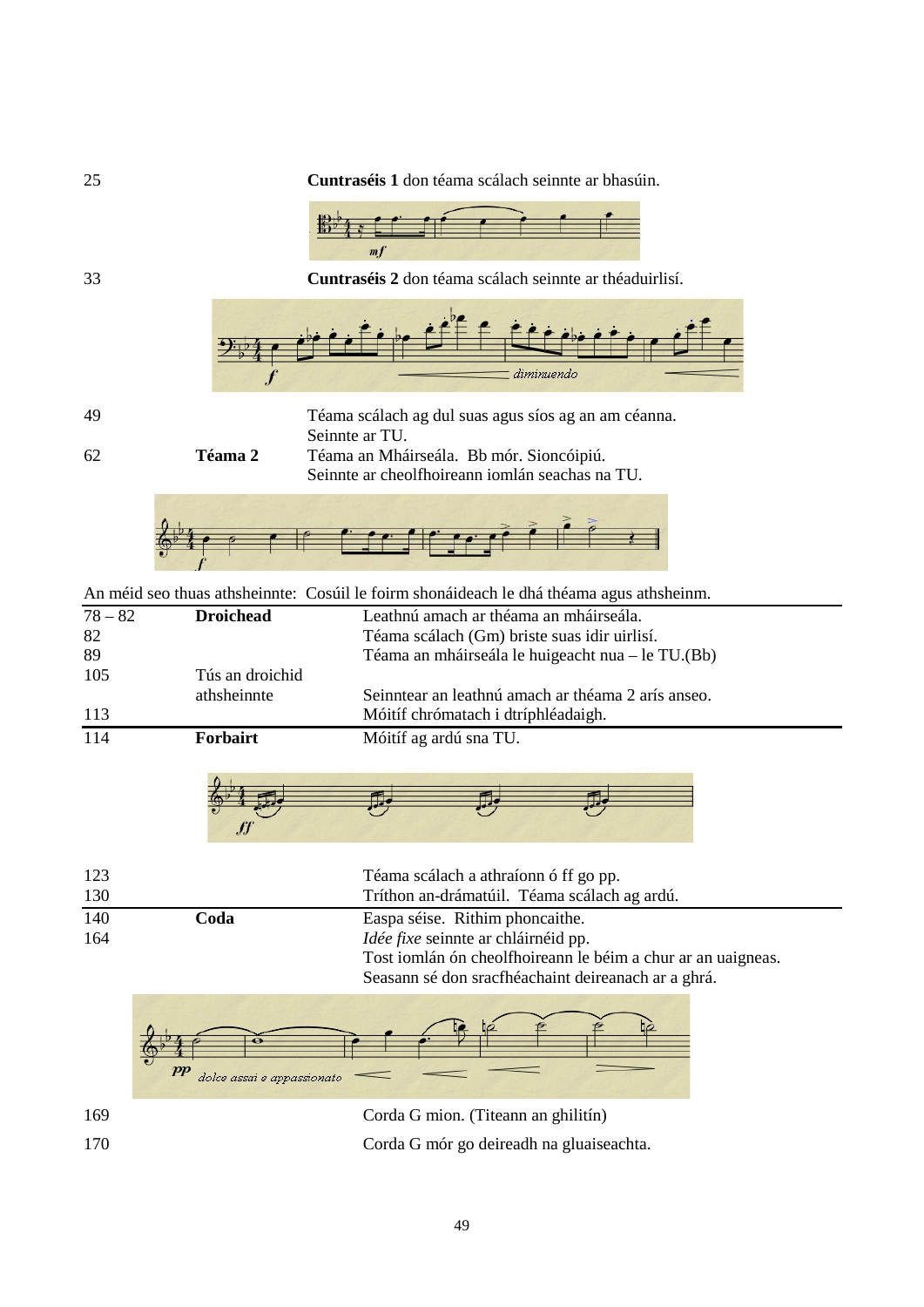#### **Ceisteanna**

*Is féidir an scór a úsáid leis na ceisteanna seo a leanas a fhreagairt i rith na bliana. Is féidir na ceisteanna a úsáid mar dhul siar roimh na scrúduithe, agus sa chás sin, ba chóir go mbeadh na freagraí ar eolas agat gan an scór.*

- 1. Cén gléas ina dtosaíonn an ghluaiseacht seo?
- 2. Cén gléas ina gcríochnaíonn sé?
- 3. Cén gléas eile ina bhfuil sé i rith na gluaiseachta?
- 4. Cén téama atá i ngléas atá difriúil ón dá ghléas i gceist 1 agus 2 thuas?
- 5. Cé mhéad príomhthéama atá ann? Ainmnigh iad.
- 6. An bhfuil cuntraséis le fáil ann ar chor ar bith?
- 7. Cén téama lena seinntear é?
- 8. Cé mhéad cuntraséis atá ann?
- 9. Cé na huirlisí a sheineann an chéad cheann?
- 10. Cé na huirlisí a sheineann an dara ceann?
- 11. Cé na huirlisí a sheineann an tríú ceann?
- 12. Cén struchtúr atá ag an ghluaiseacht seo?
- 13. Scríobh amach an struchtúr i bhfoirm focal.
- 14. An bhfuil an *idée fixe* le fáil sa ghluaiseacht seo?
- 15. Mínigh an *idée fixe*.
- 16. Cén uirlis a sheineann é sa ghluaiseacht seo?
- 17. Cad a thagann isteach díreach i ndiaidh don *idée fixe* a bheith seinnte?
- 18. An chéad uair a sheinntear Téama an Mháirseála, cén chlann uirlisí nach bhfuil ann?
- 19. Cén fáth a bhfuil an téama scálach difriúl nuair a sheinntear sa droichead é?
- 20. Cé na cosúlachtaí atá idir an fhoirm seo agus foirm shonáideach?
- 21. Cén tábhacht a bhaineann le tríthon sa ghluaiseacht seo?
- 22. Ainmnigh an téama seo:



- 23. Cén gléas ina bhfuil sé?
- 24. Marcáil ar an scór an dá áit nach ngluaiseacht i gcéimeanna ann.
- 25. Cén idirchéim atá i gceist sa dá áit seo?
- 26. Luaigh trí thréith a bhaineann leis an rithim sa téama thuas.
- 27. Cén réimse atá ag an téama seo thuas?
- 28. Scríobh amach an téama thuas ag baint úsáide as eohair an ailt.
- 29. Cuir frása freagartha leis an téama thuas. Ná bain úsáid as ceol Berlioz.
- 30. Scríobh an frása thuas i ngléas mion. Déan cibé athruithe is gá.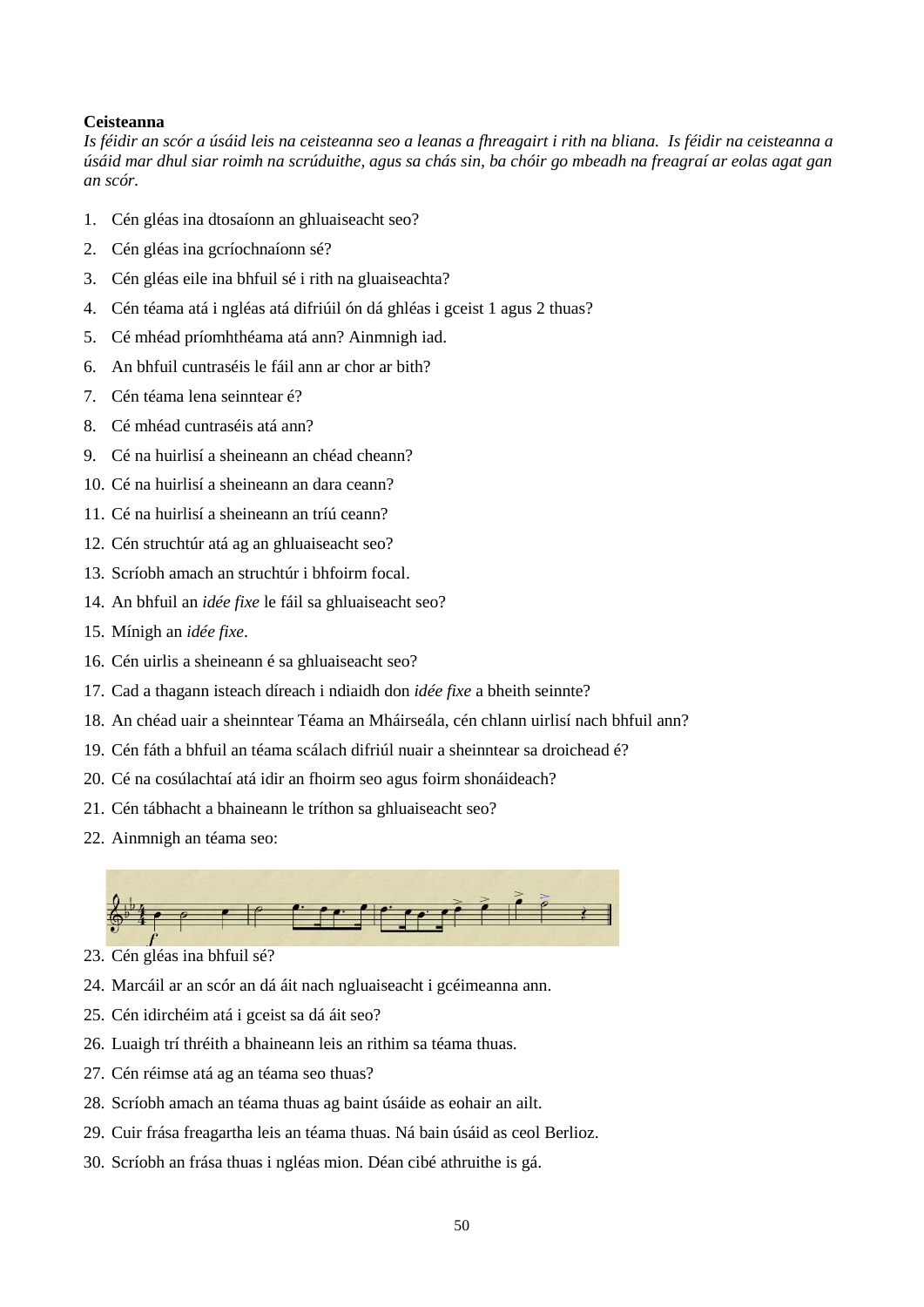#### **Ceisteanna**

*Bain úsáid as an scór leis na ceisteanna seo a leanas a fhreagairt*.

- 1. Mínigh *Allegretto non troppo.*
- 2. Cén t-amchomhartha atá in úsáid sa ghluaiseacht seo?
- 3. Is féidir an t-amchomhartha seo a scríobh le huimhreacha nó le comhartha eile. Céard é a comhartha agus mínigh é.
- 4. Tugtar 3 líne éagsúla do na tiompáin. Mínigh cén fáth.
- 5. Mínigh *baguettes d'éponge*
- 6. Tá an uimhir 6 scríofa os cionn na nótaí do na tiompáin. Mínigh.
- 7. Mínigh an treoir a thugtar do sheinnteoirí na dtiompán. *Il faut frapper la première croche de chaque temps avec les deux baguettes et les cinq autres croches avec la baguette de la main droite seulement.*
- 8. Seinntear na holldoird *pizz*. Mínigh.
- 9. Tá an treoir *div in 4* scríofa do na holldoird. Mínigh.
- 10. Mínigh *cresc. molto* i mbarra 16.
- 11. Mínigh *arco* i mbarra 16.
- 12. Cén téama a thagann isteach den chéad uair i mbarra 17?
- 13. Cén uirlisí ar a bhfuil sé seinnte?
- 14. I mbarra 25 tá *a 4 soli* scríofa do na basúin. Mínigh.
- 15. Cén gléas ina bhfuil an ceol i mbarra 32.
- 16. Cén gaol atá idir an gléas seo agus príomhghléas na gluaiseachta?
- 17. Cén téama atá á sheinm ag na dordveidhlí agus olldoird sa bharra seo (b.32)?
- 18. Ainmnigh an chéad nóta a sheinneann an vióla i mbarra 44.
- 19. Déan cur síos ar an cheol a sheinneann na chéad veidhlíní i mbarra 61.
- 20. Cén téama atá á sheinm i mbarra 62?
- 21. Cén chlann uirlisí nach seinneann sa téama seo?
- 22. Mínigh an comhartha ag deireadh barra 77 sna huirlisí ar fad.
- 23. Deirtear go bhfuil an fhoirm cosúil le foirm shonáideach go dtí an pointe seo sa ghluaiseacht. Mínigh conas.
- 24. I mbarra 82 go 86 seinntear an téama scálach. Cén bealach suimiúil ina seinntear é?
- 25. Déan cur síos ar cheol na dtiompán i mbarra 87.
- 26. Déan cur síos ar an cheol a sheinneann na holldoird i mbarraí 91 93.
- 27. Cén téama atá á sheinm sna barraí seo?
- 28. Cén bealach a bhfuil sé difriúl an t-am seo ón leagan a bhí ann i mbarra 62?
- 29. Déan cur síos ar an cheol a sheinneann na téaduirlisí i mbarra 106 agus 108.
- 30. Cén chuid den cheol a thosaíonn i mbarra 105?
- 31. Cén móitíf atá á sheinm ag na gaothuirlisí i mbarra 113?
- 32. Cén móitíf atá á sheinm ag na téaduirlisí i mbarra 114?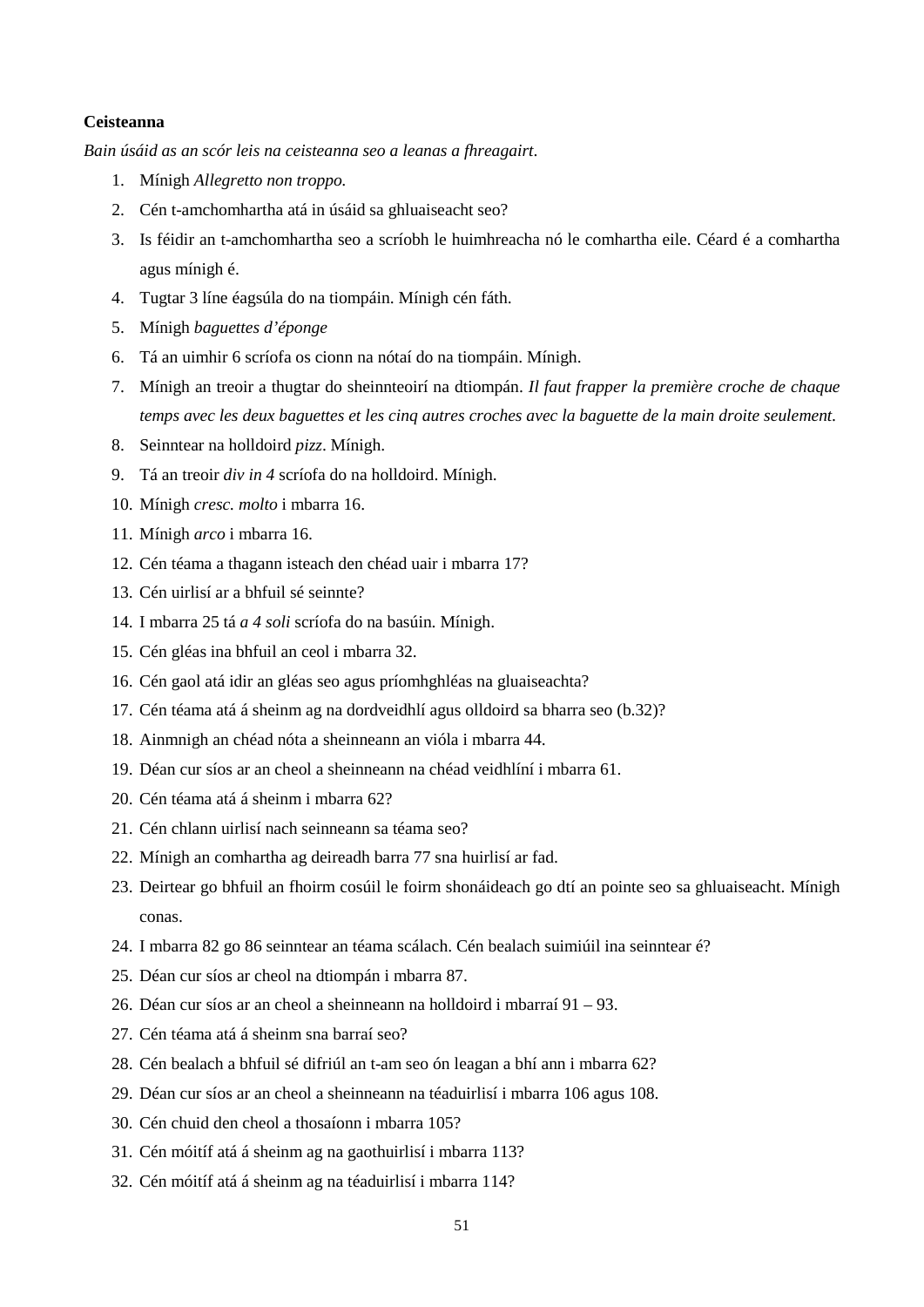- 33. Déan cur síos ar rithim an cheoil sna feadóga móra, sna hóbóanna agus sna clairnéidí i mbarra 118 121.
- 34. Mínigh *baguettes de bois* sna tiompáin barra 121.
- 35. Conas a sheinntear na tiompáin i mbarraí 123 125?
- 36. Mínigh an treoir tugtha don druma mór i mbarra 123, *Observez bien ici la différence entre le fort et le demi-fort.*
- 37. Déan cur síos ar na dinimcí sna téaduirlisí, gaothuirlisí agus práis idir barraí 128 agus 130.
- 38. Cén éifeacht atá ag na dinimicí seo ar atmaisféar an cheoil?
- 39. Ainmnigh na nótaí uilig atá á seinm i mbarra 130.
- 40. Conas a sheinntear na veidhlíní idir barraí 126 agus 133?
- 41. I mbarra 139 de na veidhlíní mínigh an treoir *sur la 4me corde.*
- 42. Cén chuid den cheol a thosaíonn i mbarra 140?
- 43. Déan cur síos ar uigeacht an cheoil i mbarraí 155 go 159.
- 44. Mínigh *Bb muta in B nádurtha* i mbarra 157 de na tiompáin.
- 45. Cén téama a thosaíonn i mbarra 164?
- 46. Cén uirlis ar a seinntear é?
- 47. Mínigh *dolce assai e appassionato.*
- 48. Mínigh *étouffez le son avec la main* i mbarra 169 den druma mór.
- 49. Cén corda ar a gcríochnaíonn an ghluaiseacht?
- 50. Ainmnigh an dá nóta a sheinneann an coirnéad i mbarra178.
- 51. Cén réimse atá ag an téama seo?



52. Scríobh amach an téama seo thíos ag baint úsáide as eochair na tribile.



- 53. Scríobh amach an téama céanna ag baint úsáide as eochair an doird.
- 54. Céard é an difear idir téama, cuntraséis agus móitíf?
- 55. Tabhair sampla amháin de gach ceann as an saothar seo agus abair cén áit a bhfuil gach ceann acu le fáil.
- 56. Scríobh amach eochair na tribile, eochair an doird, eochair an ailt agus eochair an teanóir agus scríobh an nóta C lár ar gach ceann acu.
- 57. Scríobh frása freagartha le dul leis an fhrása i gceist 52.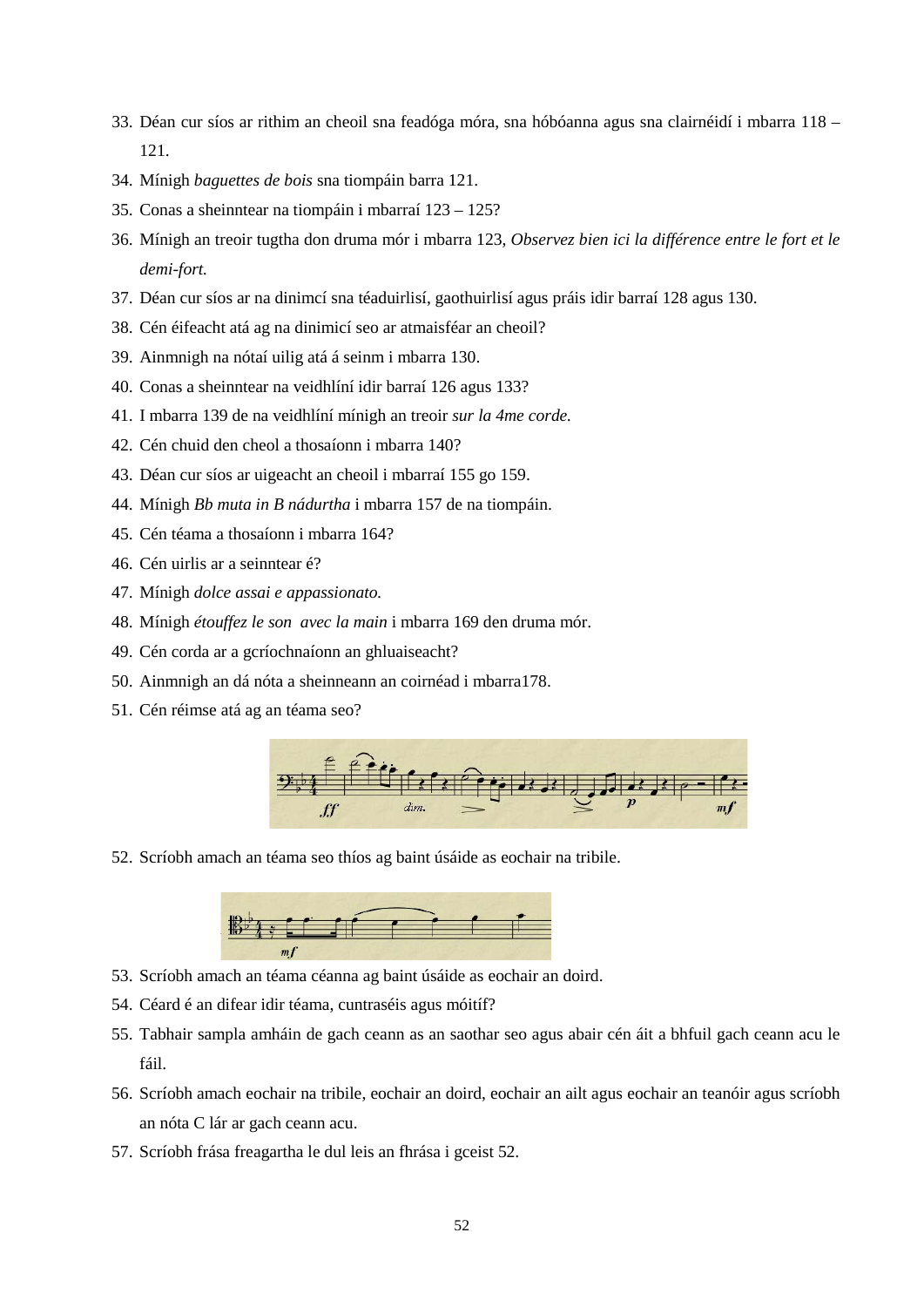# **Tuilleadh Ceisteanna**

*Éist leis an cheol den dara gluaiseacht ó bharra 1 go dtí barra 36 agus freagair na ceisteanna seo a leanas. Is féidir éisteacht leis an cheol trí huaire.*

- 1. Ag an tús tá na téad-uirlisí ag seinm, cén t-ainm atá ar an teicníoht a úsáideann na gnáthuirlisí téada?
- 2. Tá téaduirlis amháin le cluinstin nach raibh chomh coitianta sa cheolfhoireann sna tréimhsí stairiúla roimh an tréimhse rómánsach. Cén uirlis atá ann?
- 3. Cén t-ainm a thugtar ar an tsraith nótaí a sheineann an uirlis seo?
- 4. Cén dinimic a thabharfá ar an cheol ag an tús ar fad?
- 5. Cén t-ainm a thugtar ar an athrú sa dinimic a tharlaíonn sa ghiota seo?
- 6. Tá difear suntasach le cluinstin sa mhothú idir na gnáth-TU agus an dá cheann nach bhfuil chomh coitianta. Déan cur síos ar an difear seo.
- 7. Nuair a shroicheann an ceol buaicphointe an crescendo, tagann clann uirlisí eile isteach. Cén chlann í sin?
- 8. An bhfuil aon uirlis phráis le cluinstin go soiléir ann?
- 9. An bhfuil páirt thábhachtach ag na gaothuirlisí ann?
- 10. An bhfuil aon chnaguirlis le cloisteáil sa sliocht seo?
- 11. An bhfuil an ceol i ngléas mór nó mion nuair atá dúnadh foirfe le cluinstin?
- 12. Cén corda atá le cluinstin díreach roimh an dúnadh foirfe?
- 13. Cén t-atmaisféar atá le cloisteáil sa sliocht seo?
- 14. Ag samhlú go bhfuil tú ag an damhsa mór atá á léiriú sa sliocht seo, déan cur síos ar na híomhánna den suíomh a chruthaíonn an ceol i d'intinn.
- 15. Cad iad na tréithe den cheol agus na teicníochtaí a úsáideann an cumadóir leis an suíomh seo a léiriú? Déan tagairt do theicníochtaí uirlise, cumadóireachta agus seanma i do fhreagra.
- 16. Déan cur síos ar uigeacht an tsleachta.
- 17. Cuir tic le haon cheann de thréithe an cheoil Rómánsaigh atá le cluinstin sa sliocht seo:

| Ceolfhoireann mhór $\Box$            | Béim ar gach chlann uirlisí $\square$ |
|--------------------------------------|---------------------------------------|
| Mothúcháin le sonrú go láidir $\Box$ | Réimse leathan dinimicí $\square$     |
| Díchordaí □                          | Rubato $\Box$                         |

18. Cuir tic le haon cheann de na tréithe seo a leanas nach mbaineann leis an tréimhse Rómánsach ach atá le cloisteáil sa sliocht:

| Béim ar na téaduirlisí $\square$ | Páirt níos lú ag gaothuirlisí $\Box$ |
|----------------------------------|--------------------------------------|
| Séis 4-bharra $\square$          | Uigeacht homafónach $\Box$           |

- 19. Cad is brí le huigeacht homafónach?
- 20. Cad is brí le huigeacht monafónach?
- 21. Cad is brí le huigeacht chuntraphointeach?
- 22. Tabhair focal eile ar "uigeacht chuntraphointeach."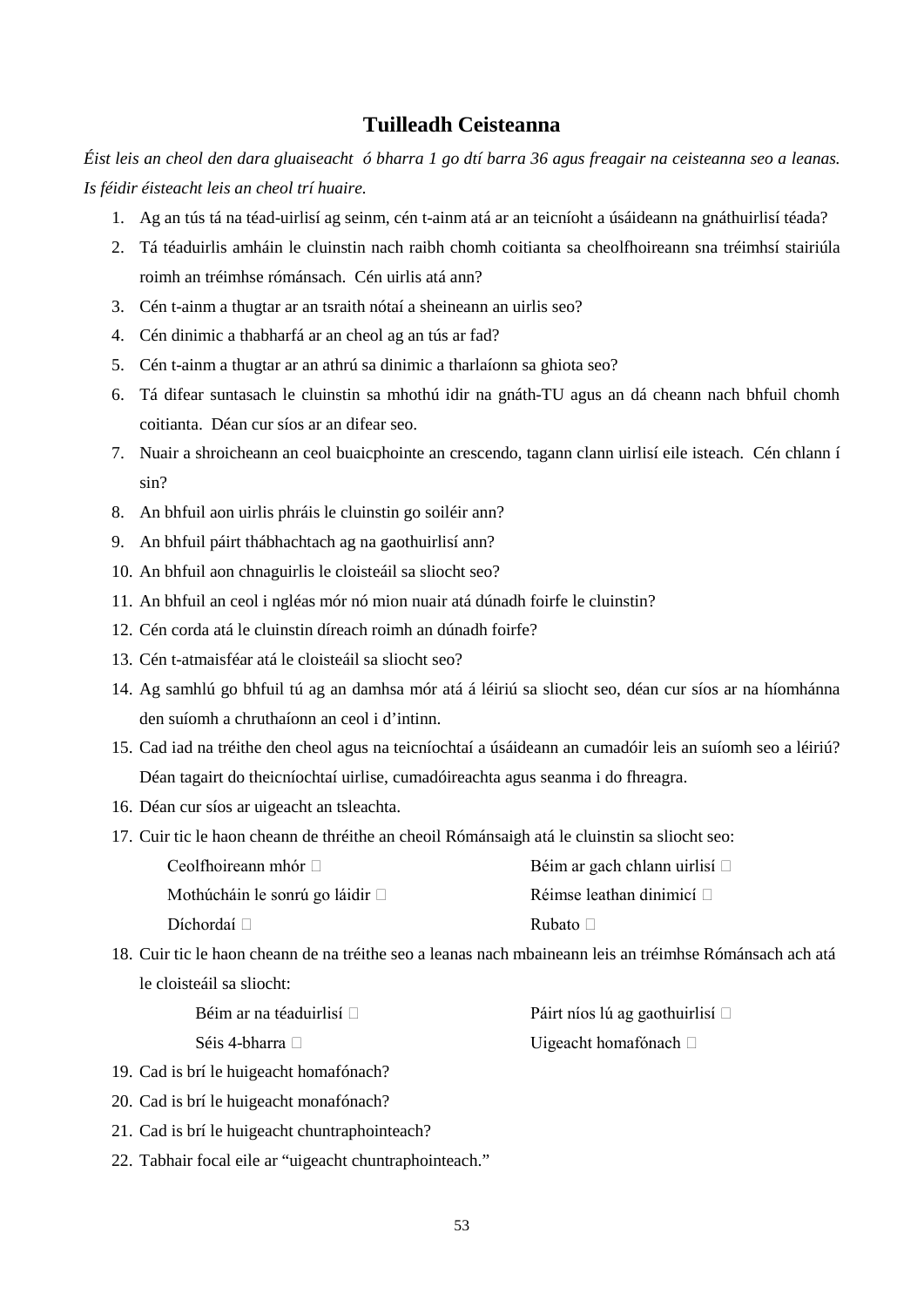*Éist leis an cheol (Un Bal )ó bharra 1 go dtí barra 68 agus freagair na ceisteanna thíos. Is féidir éisteacht leis an cheol trí huaire.* 

- 1. Cén ghluaiseacht as ar tógadh an sliocht seo?
- 2. Cén gléas ina bhfuil an ghluaiseacht seo?
- 3. An athraíonn sé áit ar bith? Má athraíonn abair cén áit agus ainmnigh gléas amháin eile a dtéann sé chuige.
- 4. Cén chlann uirlisí atá le cluinstin ag an tús?
- 5. Scríobh nóta faoi thonúlacht an intreora.
- 6. Cé mhéad téama atá le fáil sa ghluaiseacht seo?
- 7. An bhfuil an *idée fixe* le cluinstin sa sliocht seo?
- 8. Déan cur síos ar an *idée fixe* mar atá sé sa ghluaiseacht seo. Abair cén gléas ina bhfuil sé seinnte agus cén uirlis ar a seinntear é.
- 9. Mínigh cad i gceist i gcomhthéacs an tsaothair iomláin, leis an *idée fixe*.
- 10. Cén chuid den ghluaiseacht seo ina bhfuil an *idée fixe*?
- 11. Cuir tic le haon cheann de na teicnící seo a leanas atá le cluinstin sa sliocht seo:

| Scálaí $\Box$                                  | Dord Alberti $\Box$ | dealú $\Box$                          | suimiú $\Box$ |
|------------------------------------------------|---------------------|---------------------------------------|---------------|
| Croí 3-nóta $\Box$ <i>pizz</i> $\Box$          |                     | móitíf an osna $\Box$ arpéitsí $\Box$ |               |
| <i>Dies irae</i> $\Box$ <i>rall/rit</i> $\Box$ |                     | $\dim$ adh foirfe $\Box$ cresc $\Box$ |               |

- 12. Cén chlann uirlisí nach bhfuil le cloisteáil sa sliocht seo?
- 13. Cén éifeacht atá aige seo ar atmaisféar an cheoil?
- 14. Cén uigeacht atá ag an cheol sa sliocht seo?
- 15. Cén t-amchomhartha atá ag an sliocht seo?
- 16. Ainmnigh an téama seo:



- 17. Déan cur síos ar an bhealach ina bhfuil sé seinnte.
- 18. Cén t-atmaisféar atá le mothú sa téama seo?
- 19. Cén uirlisí ar a seinntear an téama seo?
- 20. Cén gléas ina bhfuil sé?
- 21. Mínigh *sf*.
- 22. Cén uigeacht atá le fáil nuair atá an téama seo á sheinm?
- 23. Cuir tic le haon cheann de na teicníochtaí seo a leanas atá le fáil sa téama seo:

| Nótaí athseinnte $\Box$ | seicheamh $\Box$ | Rithim phoncaithe $\square$ |
|-------------------------|------------------|-----------------------------|
| Dord Alberti $\Box$     | <i>pizzicato</i> | tremolo $\Box$              |

- 24. Mínigh an téarma "Dord Alberti". An bhfuil sé ar fáil sa saothar seo? Má tá, abair cén áit.
- 25. Mínigh an téarma "tremolo".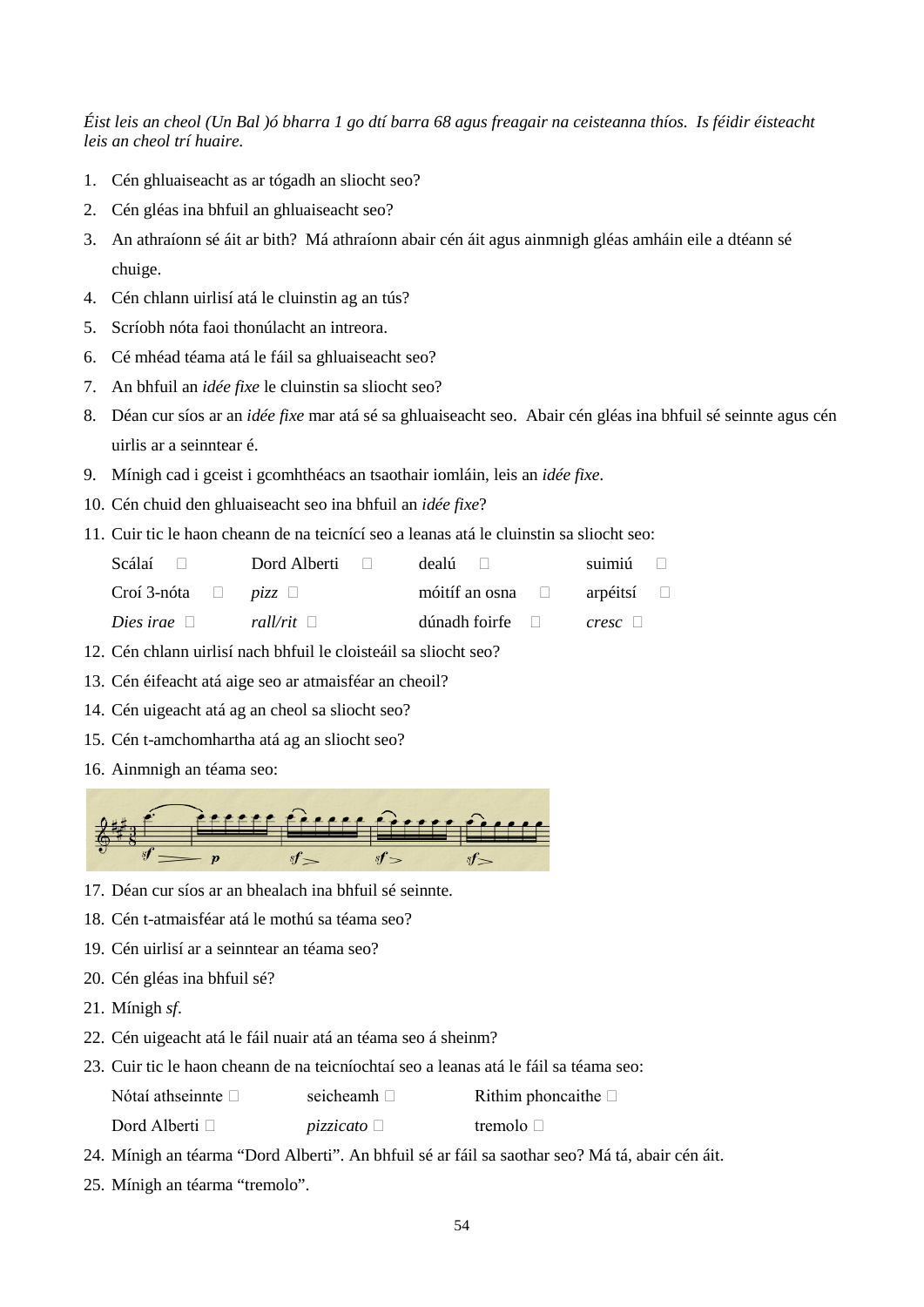*Éist leis an cheol as Marche au Supplice (barra 62 – 77)agus freagair na ceisteanna seo a leanas.*

- 1. Ainmnigh an téama atá á sheinm.
- 2. Cén gléas ina bhfuil sé?
- 3. Cén tonúlacht atá aige?
- 4. Déan cur síos ar an rithim.
- 5. Cén chlann uirlisí nach seinneann ach ar éigean ann?
- 6. Déan cur síos ar atmaisféar an cheoil sa sliocht seo.
- 7. Cén íomhá atá á chruthú ag an chumadóir?
- 8. Cén teicníochtaí uirlise agus cumadóireachta a úsáideann sé leis an atmaisféar seo a chruthú?
- 9. Déan cur síos ar an téama trí úsáid a bhaint as cibé cinn de na tréithe seo a leanas atá le fáil sa tséis. Nótaí athsheinnte  $\Box$  seicheamh  $\Box$  Gluaiseacht chontrártha  $\Box$ Léimeanna móra □ Frásaí freagartha □ nótaí aiceanta □
- 10. Déan cur síos ar rithim an téama trí úsáid a bhaint as cibé cinn de na tréithe seo a leanas atá le fáil ann.

| Sioncóipiú $\Box$         | Ostinato rithimeach $\Box$ | Nótaí poncaithe $\Box$   |
|---------------------------|----------------------------|--------------------------|
| Nótaí fada marthannacha □ | staccato $\Box$            | sosanna rialta $\square$ |

11. Déan cur síos ar mhothú an tsleachta trí úsáid a bhaint as cibé cinn de na tréithe seo a leanas atá le fáil ann.

| Fearg $\Box$  | láidreacht $\Box$ | áthas $\Box$         |
|---------------|-------------------|----------------------|
| Mórtas $\Box$ | eagla $\square$   | suaimhneas $\square$ |

- 12. Seinneann an ophicléide nóta athsheinnte. Cad a thugtar ar a leithéid de nóta nuair atá na cordaí ag athrú os a chionn?
- 13. Déan cur síos ar an uirlis an ophicléide.
- 14. Seinneann na téaduirlisí ag deireadh an dara frása agus arís ag deireadh an 4ú frása. Cad a sheinneann siad ag na pointí seo?
- 15. Ainmnigh dhá uirlis ar a seinntear an príomhthéama.
- 16. Cén chuid den ghluaiseacht atá le cloisteáil sa sliocht seo?
- 17. Ainmnigh dhá uirlis a sheinneann tionlacan sa sliocht seo.
- 18. Cad a tharlaíonn sa cheol díreach i ndiaidh an tsleachta seo?
- 19. Ainmnigh trí dhifear idir an ceol seo agus ceol an téama scálach.
- 20. Ainmnigh trí dhifear idir an ceol seo agus ceol an *idée fixe.*
- 21. Ainmnigh dhá thréith de chuid an cheol Rómánsach atá le fáil sa sliocht seo.
- 22. Déan cur síos ar úsáid na n-uirlisí sa sliocht seo.
- 23. Ainmnigh na huirlisí práis a sheinntear sa ghluaiseacht seo.
- 24. Ainmnigh na téaduirlisí a sheinntear sa ghluaiseacht seo.
- 25. Ainmnigh na cnaguirlisí a sheinntear sa ghluaiseacht seo.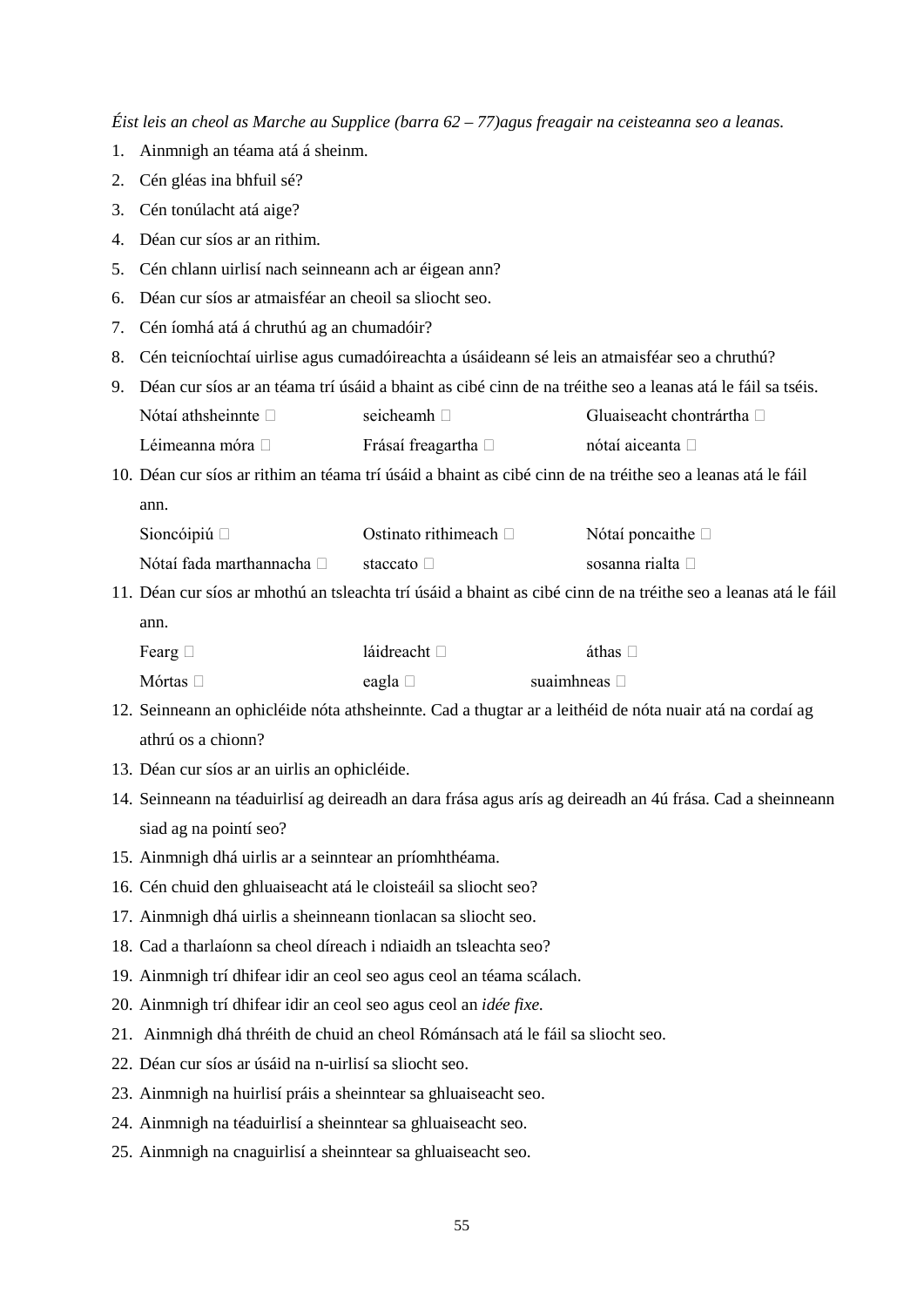*Déan comparáid idir an dá ghluaiseacht seo den saothar seo atá ar an chúrsa faoi na cinnteidil seo thíos:*

|                         | Gluaiseacht 2 | Gluaiseacht 4 |
|-------------------------|---------------|---------------|
| Teideal                 |               |               |
|                         |               |               |
|                         |               |               |
| Gléas                   |               |               |
|                         |               |               |
|                         |               |               |
| Foirm                   |               |               |
|                         |               |               |
|                         |               |               |
|                         |               |               |
| Uirlisí (príomhuirlisí) |               |               |
|                         |               |               |
|                         |               |               |
|                         |               |               |
| Idée fixe               |               |               |
|                         |               |               |
|                         |               |               |
|                         |               |               |
|                         |               |               |
| Scéal                   |               |               |
|                         |               |               |
|                         |               |               |
|                         |               |               |
|                         |               |               |
|                         |               |               |
|                         |               |               |
|                         |               |               |
|                         |               |               |
|                         |               |               |
|                         |               |               |
|                         |               |               |
|                         |               |               |
|                         |               |               |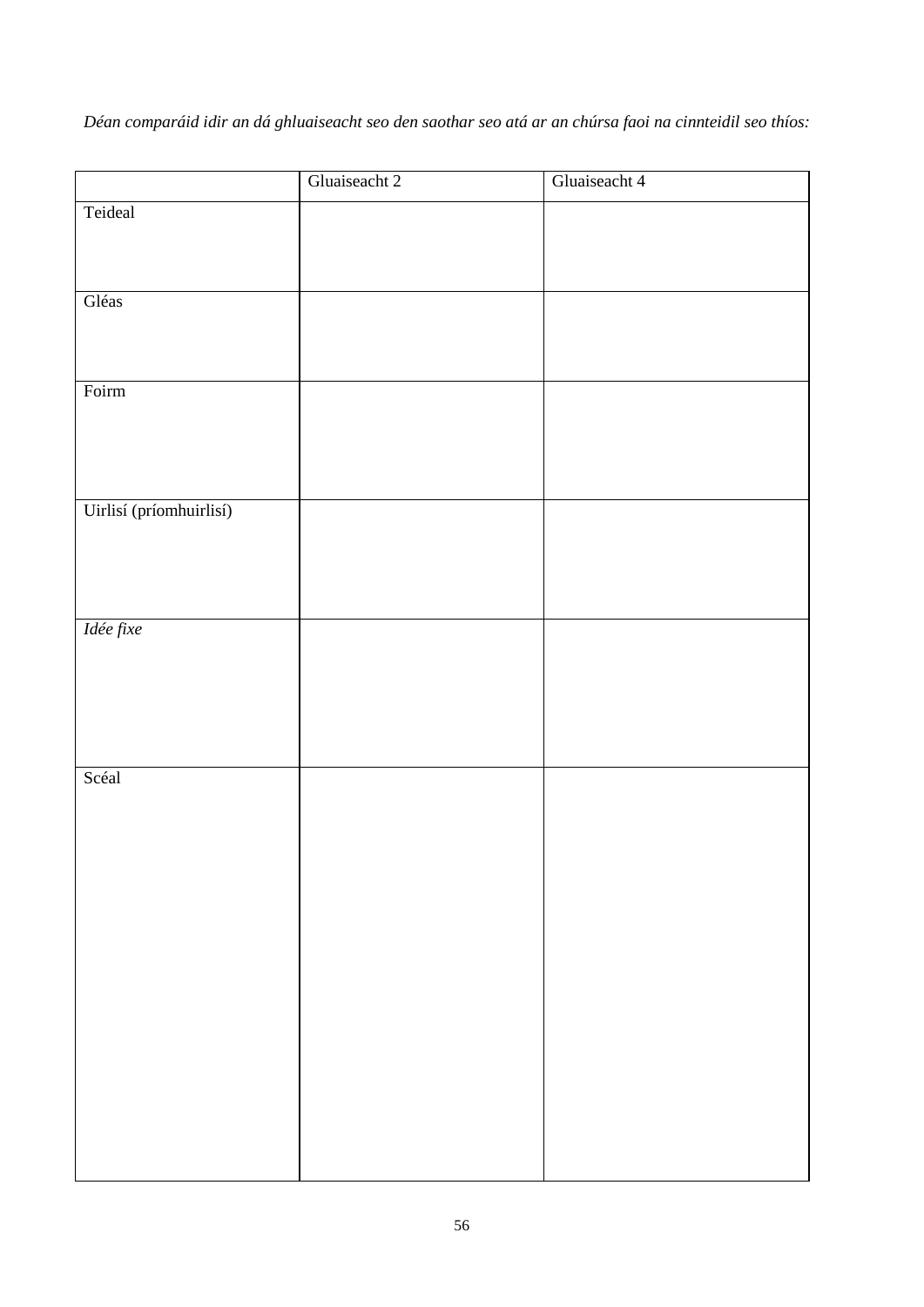| Téamaí (le gléas gach ceann) |  |
|------------------------------|--|
|                              |  |
|                              |  |
|                              |  |
|                              |  |
|                              |  |
|                              |  |
|                              |  |
|                              |  |
|                              |  |
|                              |  |
|                              |  |
|                              |  |
| Mothú an cheoil/atmaisféar   |  |
|                              |  |
|                              |  |
|                              |  |
|                              |  |
|                              |  |
|                              |  |
|                              |  |
| Am-chomhartha                |  |
|                              |  |
|                              |  |
|                              |  |
| Uigeachtaí agus barraí ina   |  |
|                              |  |
| bhfuil siad le fáil          |  |
|                              |  |
|                              |  |
|                              |  |
|                              |  |
|                              |  |
|                              |  |
|                              |  |
| Pointí eile tábhachtacha     |  |
|                              |  |
|                              |  |
|                              |  |
|                              |  |
|                              |  |
|                              |  |
|                              |  |
|                              |  |
|                              |  |
|                              |  |
|                              |  |
|                              |  |
|                              |  |
|                              |  |
|                              |  |
|                              |  |
|                              |  |
|                              |  |
|                              |  |
|                              |  |
|                              |  |
|                              |  |
|                              |  |
|                              |  |
|                              |  |
|                              |  |
|                              |  |
|                              |  |